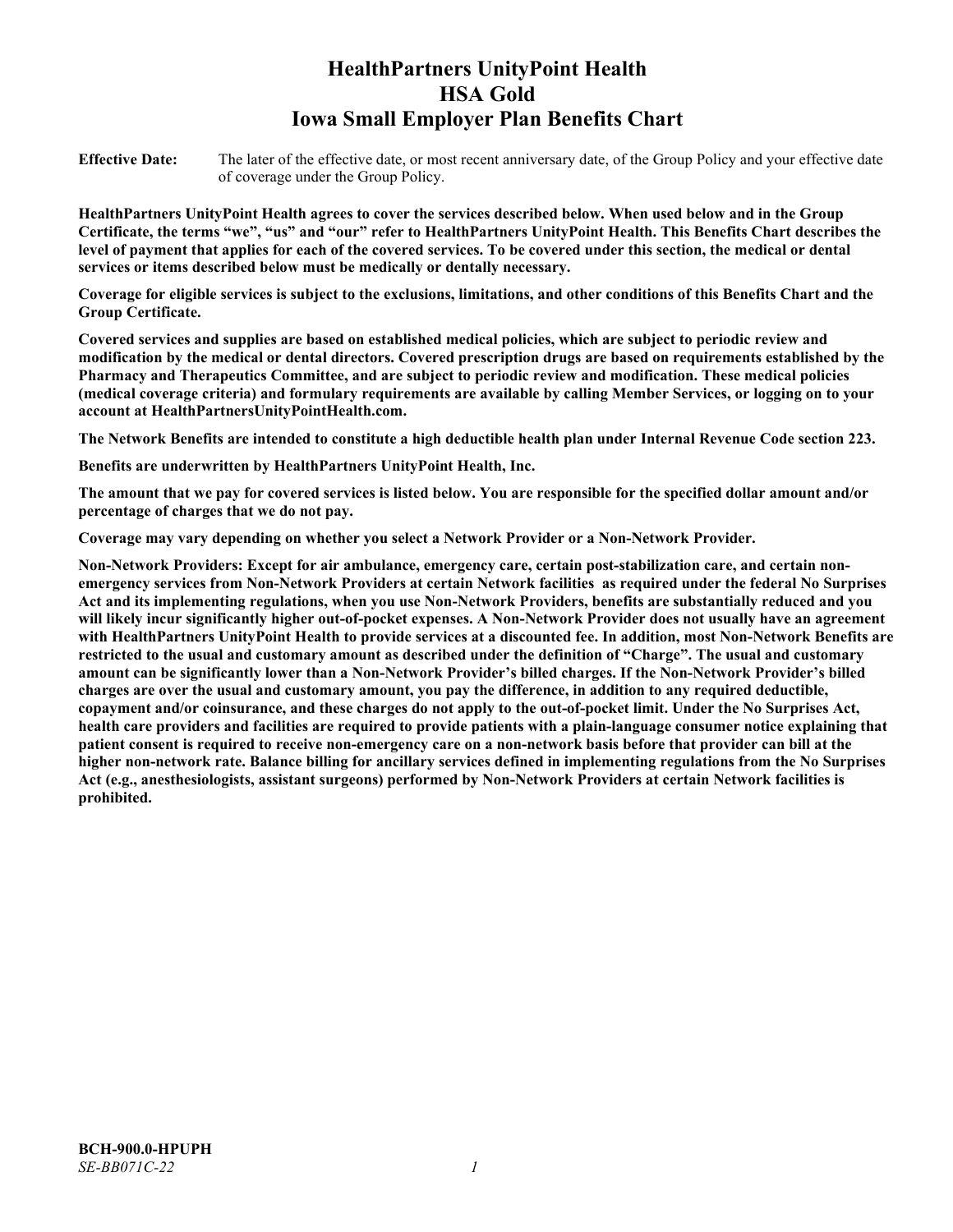# **These definitions apply to this Benefits Chart. They also apply to the Group Certificate.**

| <b>Biosimilar drug:</b> | A prescription drug, approved by the Food and Drug Administration (FDA), that the FDA has<br>determined is biosimilar to and interchangeable with a biological brand name drug. Biosimilar<br>drugs are not considered generic drugs and are not covered under the generic drug benefit.                                                                                                                                                                                                                                                                                                                                           |
|-------------------------|------------------------------------------------------------------------------------------------------------------------------------------------------------------------------------------------------------------------------------------------------------------------------------------------------------------------------------------------------------------------------------------------------------------------------------------------------------------------------------------------------------------------------------------------------------------------------------------------------------------------------------|
| <b>Brand name drug:</b> | A prescription drug, approved by the Food and Drug Administration (FDA), that is<br>manufactured, sold, or licensed for sale under a trademark by the pharmaceutical company that<br>originally researched and developed the drug. Brand name drugs have the same active-ingredient<br>formula as the generic version of the drug. However, generic drugs are manufactured and sold by<br>other drug manufacturers and are generally not available until after the patent on the brand name<br>drug has expired. A few brand name drugs may be covered at the generic drug benefit level if<br>this is indicated on the formulary. |
| Calendar year:          | This is the 12-month period beginning 12:01 A.M. central time, on January 1, and ending 12:00<br>A.M. central time of the next following December 31.                                                                                                                                                                                                                                                                                                                                                                                                                                                                              |
| Charge:                 | For covered services delivered by participating Network Providers, is the provider's discounted<br>charge for a given medical/surgical service, procedure or item.                                                                                                                                                                                                                                                                                                                                                                                                                                                                 |
|                         | For covered services delivered by Non-Network providers, a contracted rate may apply if such<br>arrangement is available to HealthPartners UnityPoint Health.                                                                                                                                                                                                                                                                                                                                                                                                                                                                      |
|                         | For the Usual and Customary Charge for covered services delivered by Non-Network Providers,<br>our payment is calculated using one of the following options to be determined at the discretion of<br>HealthPartners UnityPoint Health: 1) a percentage of the Medicare fee schedule; 2) a comparable<br>schedule if the service is not on the Medicare fee schedule; or 3) a commercially reasonable rate<br>for such service.                                                                                                                                                                                                     |
|                         | The usual and customary charge is the maximum amount allowed that we consider in the<br>calculation of the payment of charges incurred for certain covered services. You must pay for<br>any charges above the usual and customary charge, and they do not apply to the out-of-pocket<br>limit.                                                                                                                                                                                                                                                                                                                                    |
|                         | A charge is incurred for covered ambulatory medical and surgical services, on the date the<br>service or item is provided. A charge is incurred for covered inpatient services, on the date of<br>admission to a hospital. To be covered, a charge must be incurred on or after your effective date<br>and on or before the termination date.                                                                                                                                                                                                                                                                                      |
| Copayment/coinsurance:  | The specified dollar amount, or percentage, of charges incurred for covered services, which we<br>do not pay, but which you must pay, each time you receive certain medical services, procedures<br>or items. Our payment for those covered services or items begins after the copayment or<br>coinsurance is satisfied. Covered services or items requiring a copayment or coinsurance are<br>specified in this Benefits Chart.                                                                                                                                                                                                   |
|                         | For services provided by a Network Provider:                                                                                                                                                                                                                                                                                                                                                                                                                                                                                                                                                                                       |
|                         | An amount which is listed as a flat dollar copayment is applied to a Network Provider's<br>discounted charges for a given service. However, if the Network Provider's discounted charge<br>for a service or item is less than the flat dollar copayment, you will pay the Network Provider's<br>discounted charge. An amount which is listed as a percentage of charges or coinsurance is based<br>on the Network Provider's discounted charges, calculated at the time the claim is processed,<br>which may include an agreed upon fee schedule rate for case rate or withhold arrangements.                                      |
|                         | For services provided by a Non-Network Provider:                                                                                                                                                                                                                                                                                                                                                                                                                                                                                                                                                                                   |
|                         | Any copayment or coinsurance is applied to the lesser of the provider's charges or the usual and<br>customary charge for a service.                                                                                                                                                                                                                                                                                                                                                                                                                                                                                                |
|                         | A copayment or coinsurance is due at the time a service is provided, or when billed by the<br>provider.                                                                                                                                                                                                                                                                                                                                                                                                                                                                                                                            |
|                         |                                                                                                                                                                                                                                                                                                                                                                                                                                                                                                                                                                                                                                    |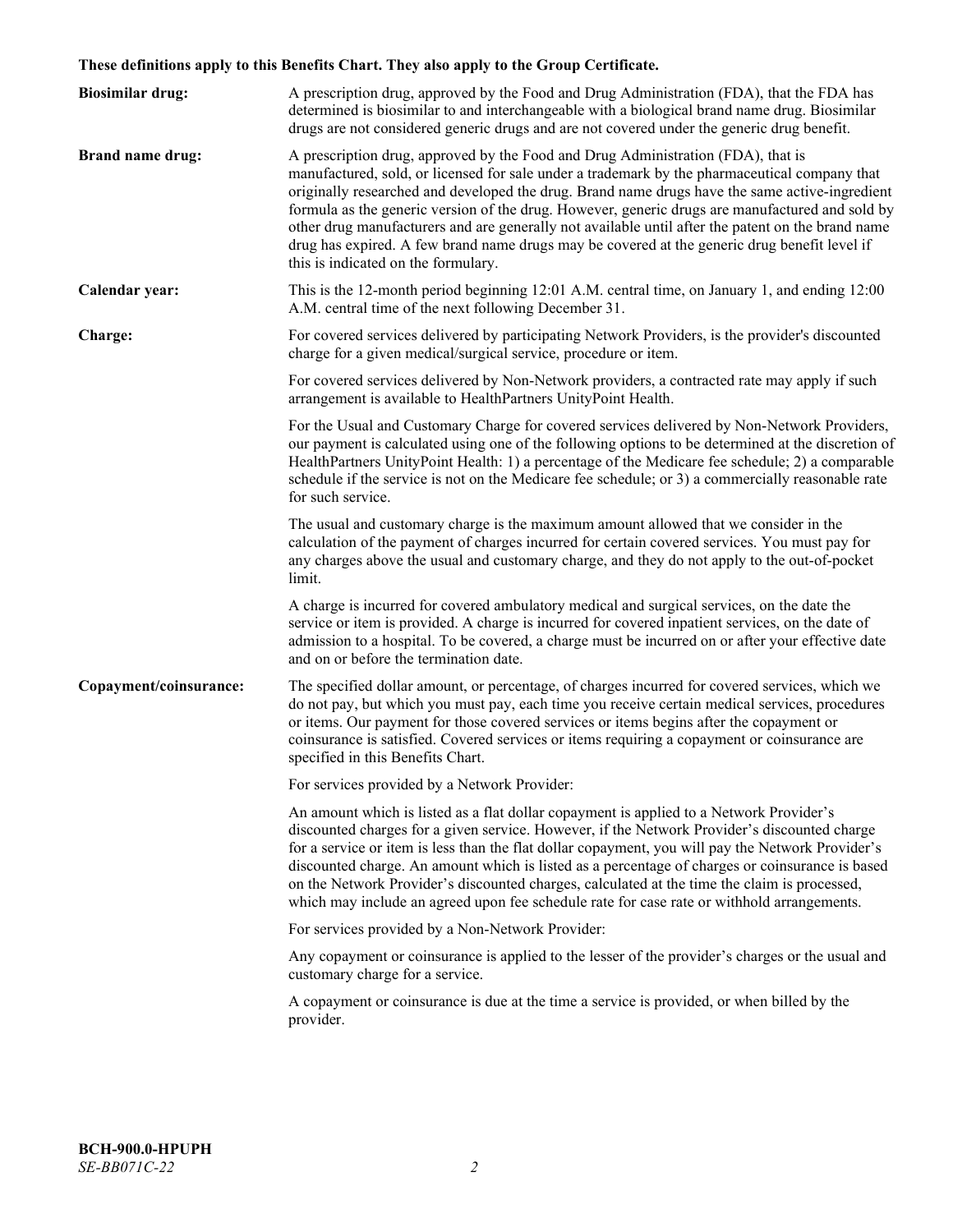| Deductible:               | The specified dollar amount of charges incurred for covered services, which we do not pay, but<br>an enrollee or a family has to pay first in a calendar year. Our payment for those services or items<br>begins after the deductible is satisfied. For Network Providers, the amount of the charges that<br>apply to the deductible are based on the Network Provider's discounted charges, calculated at the<br>time the claim is processed, which may include an agreed upon fee schedule rate for case rate or<br>withhold arrangements. For Non-Network Providers, the amount of charges that apply to the<br>deductible are the lesser of the provider's charges or the usual and customary charge for a<br>service. |
|---------------------------|----------------------------------------------------------------------------------------------------------------------------------------------------------------------------------------------------------------------------------------------------------------------------------------------------------------------------------------------------------------------------------------------------------------------------------------------------------------------------------------------------------------------------------------------------------------------------------------------------------------------------------------------------------------------------------------------------------------------------|
|                           | Any amounts paid or reimbursed by a third party, including but not limited to: point of service<br>rebates, manufacturer coupons, manufacturer debit cards or other forms of direct reimbursement<br>to an insured for a product or service, will not apply toward your deductible, to the extent<br>permitted under state and federal law.                                                                                                                                                                                                                                                                                                                                                                                |
|                           | Your plan has an embedded deductible. This means once an insured meets the individual<br>deductible, the plan begins paying benefits for that person. If two or more members of the family<br>meet the family deductible, the plan begins paying benefits for all members of the family,<br>regardless of whether each insured has met the individual deductible. However, an insured may<br>not contribute more than the individual deductible toward the family deductible.                                                                                                                                                                                                                                              |
|                           | All services are subject to the deductible, unless otherwise indicated below in this Benefits Chart.                                                                                                                                                                                                                                                                                                                                                                                                                                                                                                                                                                                                                       |
| Formulary:                | This is a current list, which may be revised from time to time, of prescription drugs, medications,<br>equipment and supplies covered by us as indicated in this Benefits Chart which are covered at the<br>highest benefit level. Some drugs on the formulary may require prior authorization to be covered<br>as formulary drugs. The formulary, and information on drugs that require prior authorization, are<br>available by calling Member Services, or logging on to your account at<br>HealthPartnersUnityPointHealth.com.                                                                                                                                                                                         |
| Generic drug:             | A prescription drug, approved by the Food and Drug Administration (FDA) that the FDA has<br>determined is comparable to a brand name drug product in dosage form, strength, route of<br>administration, quality, intended use and documented bioequivalence. Generally, generic drugs<br>cost less than brand name drugs. Some brand name drugs may be covered at the generic drug<br>benefit level if this is indicated on the formulary.                                                                                                                                                                                                                                                                                 |
| Lifetime maximum benefit: | The specified coverage limit actually paid by us for services and/or charges incurred by you for a<br>given procedure or diagnosis. Payment of benefits under this Benefits Chart ceases when that<br>lifetime maximum benefit is reached. You have to pay for any subsequent charges. Essential<br>health benefits are not subject to any lifetime maximums.                                                                                                                                                                                                                                                                                                                                                              |
| Non-formulary drug:       | This is a prescription drug, approved by the Food and Drug Administration (FDA), that is not on<br>the formulary, is medically necessary and is not investigative or otherwise excluded under the<br>Certificate.                                                                                                                                                                                                                                                                                                                                                                                                                                                                                                          |
| Out-of-pocket expenses:   | You pay the specified copayments/coinsurance and deductibles applicable for particular services,<br>subject to the out-of-pocket limits described below. These amounts are in addition to the monthly<br>premium payments.                                                                                                                                                                                                                                                                                                                                                                                                                                                                                                 |
| Out-of-pocket limit:      | You pay the copayments/coinsurance and deductibles for covered services, to the individual or<br>family out-of-pocket limits. Thereafter we cover 100% of charges incurred for all other covered<br>services, for the rest of the calendar year. You pay amounts greater than the out-of-pocket limits<br>if you exceed any lifetime maximum benefit or any visit or day limits. Essential health benefits<br>are not subject to any lifetime maximums.                                                                                                                                                                                                                                                                    |
|                           | Non-Network Benefits above the usual and customary charge (see definition of charge above) do<br>not apply to the out-of-pocket limit.                                                                                                                                                                                                                                                                                                                                                                                                                                                                                                                                                                                     |
|                           | Non-Network Benefits for transplant surgery do not apply to the out-of-pocket limit.                                                                                                                                                                                                                                                                                                                                                                                                                                                                                                                                                                                                                                       |
|                           | Any amounts paid or reimbursed by a third party, including but not limited to: point of service<br>rebates, manufacturer coupons, manufacturer debit cards or other forms of direct reimbursement<br>to an insured for a product or service, will not apply as an out-of-pocket expense, to the extent<br>permitted under state and federal law.                                                                                                                                                                                                                                                                                                                                                                           |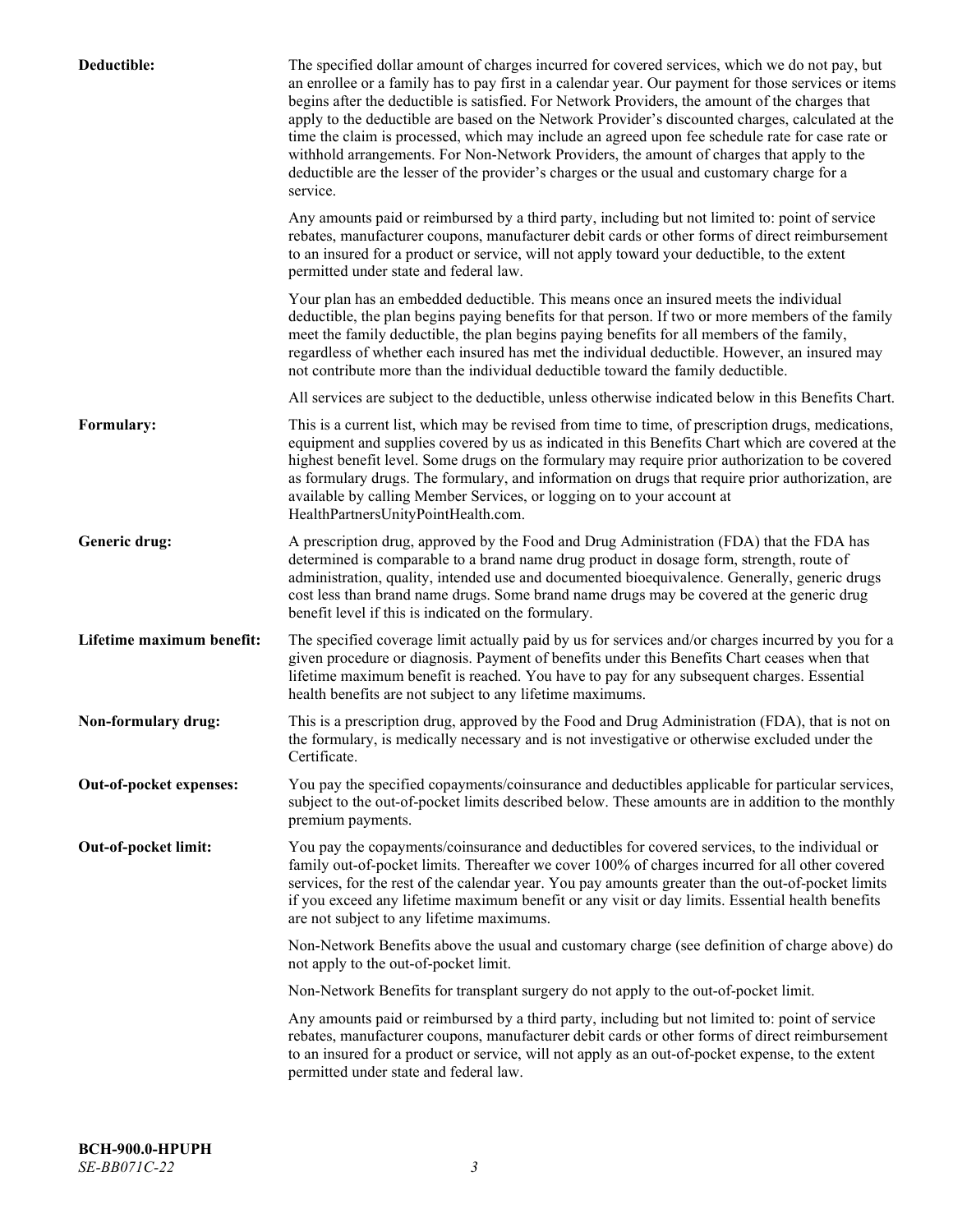You are responsible to keep track of the out-of-pocket expenses. Contact our Member Services department for assistance in determining the amount paid by the enrollee for specific eligible services received. Claims for reimbursement under the out-of-pocket limit provisions are subject to the same time limits and provisions described under the "Claims Provisions" section of the Certificate. **Specialty drug list:** This is a current list, which may be revised from time to time, of prescription drugs, medications, equipment and supplies, which are typically bio-pharmaceuticals. The purpose of a specialty drug list is to facilitate enhanced monitoring of complex therapies used to treat specific conditions. Specialty drugs are covered by us as indicated in this Benefits Chart. The specialty drug list is available by calling Member Services, or logging on to your account at [HealthPartnersUnityPointHealth.com.](https://www.healthpartnersunitypointhealth.com/)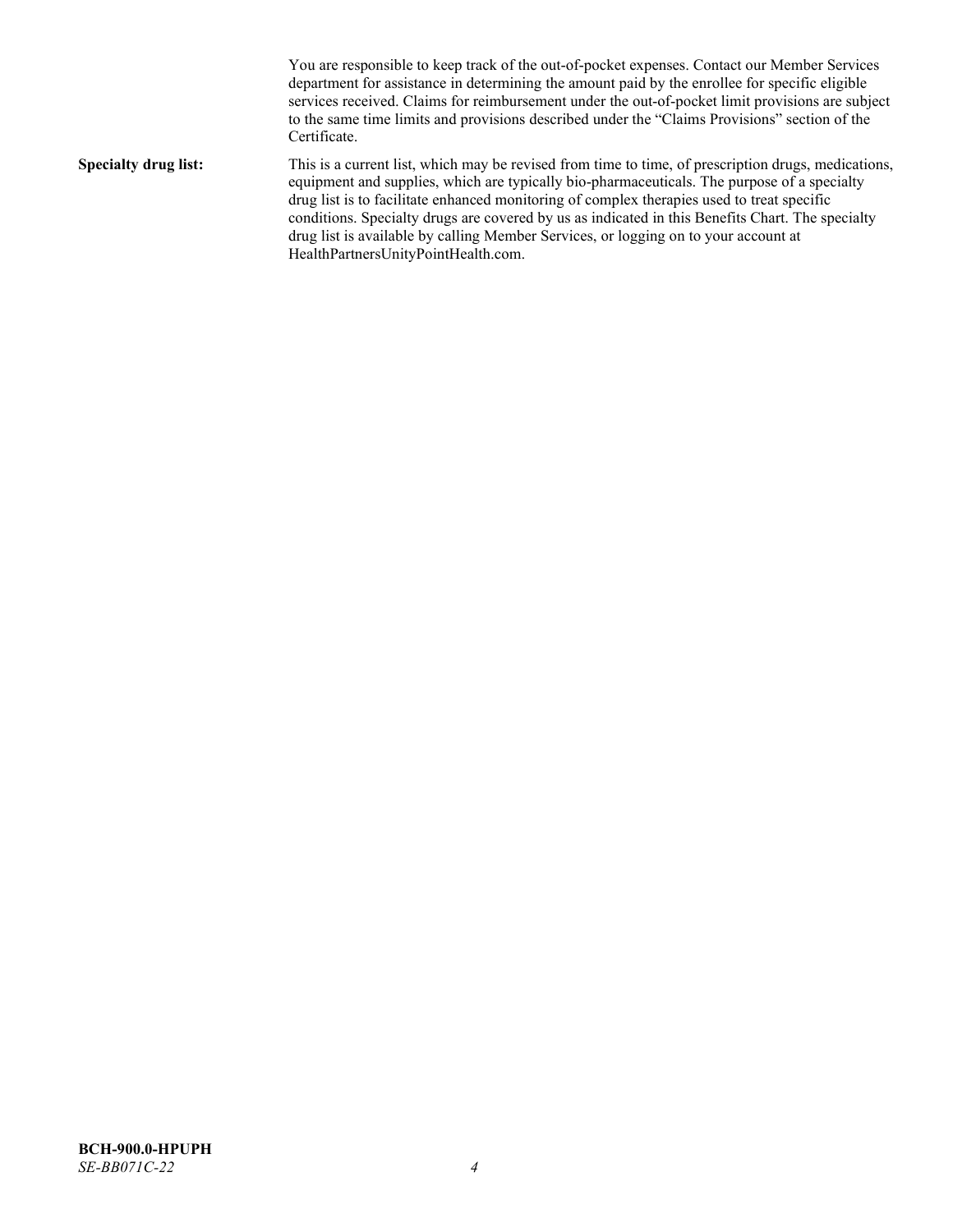# **DEDUCTIBLES, OUT-OF-POCKET LIMITS AND LIFETIME MAXIMUMS**

#### **Individual calendar year deductible**

| <b>Network Benefits</b> | <b>Non-Network Benefits</b> |
|-------------------------|-----------------------------|
| \$3,000                 | \$10,000                    |

#### **Family calendar year deductible**

| <b>Network Benefits</b> | <b>Non-Network Benefits</b> |
|-------------------------|-----------------------------|
| \$6,000                 | \$20,000                    |

Separate deductibles must be satisfied under the Network Benefits and Non-Network Benefits.

Your plan has an embedded deductible. This means once an insured meets the individual deductible, the plan begins paying benefits for that person. If two or more members of the family meet the family deductible, the plan begins paying benefits for all members of the family, regardless of whether each insured has met the individual deductible. However, an insured may not contribute more than the individual deductible toward the family deductible.

Any amounts paid or reimbursed by a third party, including but not limited to: point of service rebates, manufacturer coupons, manufacturer debit cards or other forms of direct reimbursement to an insured for a product or service, will not apply toward your deductible, to the extent permitted under state and federal law.

#### **Individual calendar year out-of-pocket limit**

| <b>Network Benefits</b> | <b>Non-Network Benefits</b> |
|-------------------------|-----------------------------|
| \$3,300                 | \$30,000                    |

#### **Family calendar year out-of-pocket limit**

| <b>Network Benefits</b> | Non-Network Benefits |
|-------------------------|----------------------|
| \$6,600                 | \$60,000             |

Separate out-of-pocket limits must be satisfied under the Network Benefits and Non-Network Benefits.

Non-Network Benefits above the usual and customary charge will not apply toward the individual or family out-of-pocket limit.

Non-Network Benefits for transplant surgery do not apply to the out-of-pocket limit.

Any amounts paid or reimbursed by a third party, including but not limited to: point of service rebates, manufacturer coupons, manufacturer debit cards or other forms of direct reimbursement to an insured for a product or service, will not apply as an out-ofpocket expense, to the extent permitted under state and federal law.

#### **Lifetime maximum benefit for bariatric surgery**

| <b>Network Benefits</b> | <b>Non-Network Benefits</b> |
|-------------------------|-----------------------------|
| <sup>I</sup> Inlimited. | \$5,000                     |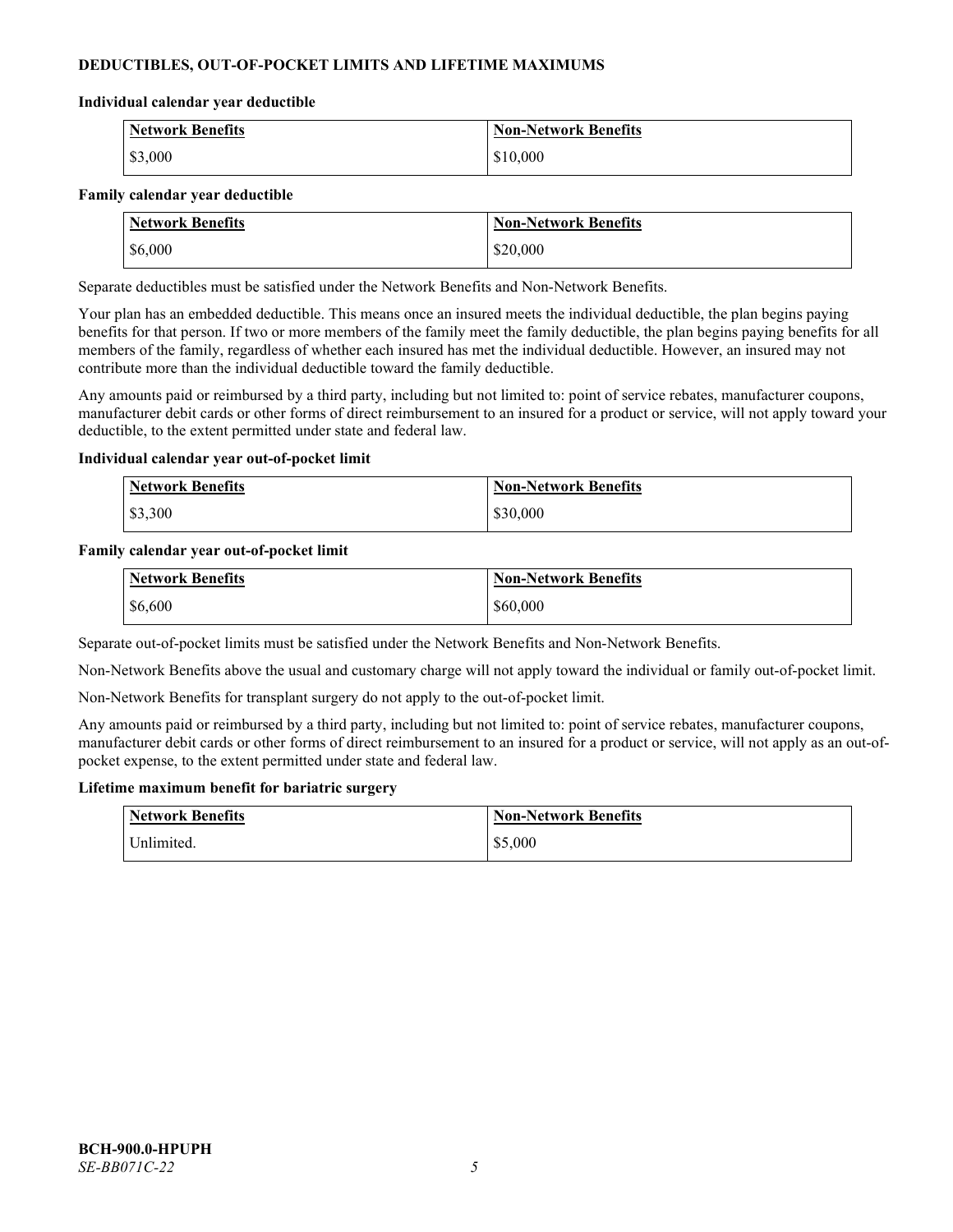# **AMBULANCE AND MEDICAL TRANSPORTATION**

#### **Covered Services:**

We cover ambulance and medical transportation for medical emergencies.

We also cover medically necessary, non-emergency ground and air medical transportation if it meets our coverage criteria.

Under the No Surprises Act, non-network air ambulance providers may not bill patients for more than their cost-sharing responsibility for the corresponding Network service.

Covered services and supplies are based on established medical policies, which are subject to periodic review and modification by the medical or dental directors. These medical policies (medical coverage criteria) and applicable prior authorization requirements are available by calling Member Services, or logging on to your account at [HealthPartnersUnityPointHealth.com.](https://www.healthpartnersunitypointhealth.com/)

| <b>Network Benefits</b>       | <b>Non-Network Benefits</b> |
|-------------------------------|-----------------------------|
| 100% of the charges incurred. | See Network Benefits.       |

#### **Not Covered:**

See "Services Not Covered" in the Group Certificate.

# **BEHAVIORAL HEALTH SERVICES**

#### **Covered Services:**

Covered services are based on established medical policies, which are subject to periodic review and modification by the medical directors. These medical policies (medical coverage criteria) are available by calling Member Services, or logging on to your account at [HealthPartnersUnityPointHealth.com.](https://www.healthpartnersunitypointhealth.com/)

#### **Mental health services**

We cover services for mental health diagnoses as described in the Diagnostic and Statistical Manual of Mental Disorders – Fifth Edition (DSM-5) (most recent edition).

**Outpatient services including intensive outpatient and day treatment services:** We cover medically necessary outpatient professional mental health services for evaluation, crisis intervention, and treatment of mental health disorders.

A comprehensive diagnostic assessment will be used as the basis for a determination by a mental health professional, concerning the appropriate treatment and the extent of services required.

Outpatient services we cover for a diagnosed mental health condition include the following:

- Individual, group, family, and multi-family therapy;
- Medication management provided by a physician, certified nurse practitioner, or physician's assistant;
- Psychological testing services for the purposes of determining the differential diagnoses and treatment planning for patients currently receiving behavioral health services;
- Day treatment and intensive outpatient services in a licensed program;
- Partial hospitalization services in a licensed hospital or community mental health center;
- Psychotherapy and nursing services provided in the home if authorized by us; and
- Treatment for gender dysphoria.

| <b>Network Benefits</b>       | <b>Non-Network Benefits</b>  |
|-------------------------------|------------------------------|
| 100% of the charges incurred. | 50% of the charges incurred. |

#### **Group therapy**

| <b>Network Benefits</b>       | <b>Non-Network Benefits</b>  |
|-------------------------------|------------------------------|
| 100% of the charges incurred. | 50% of the charges incurred. |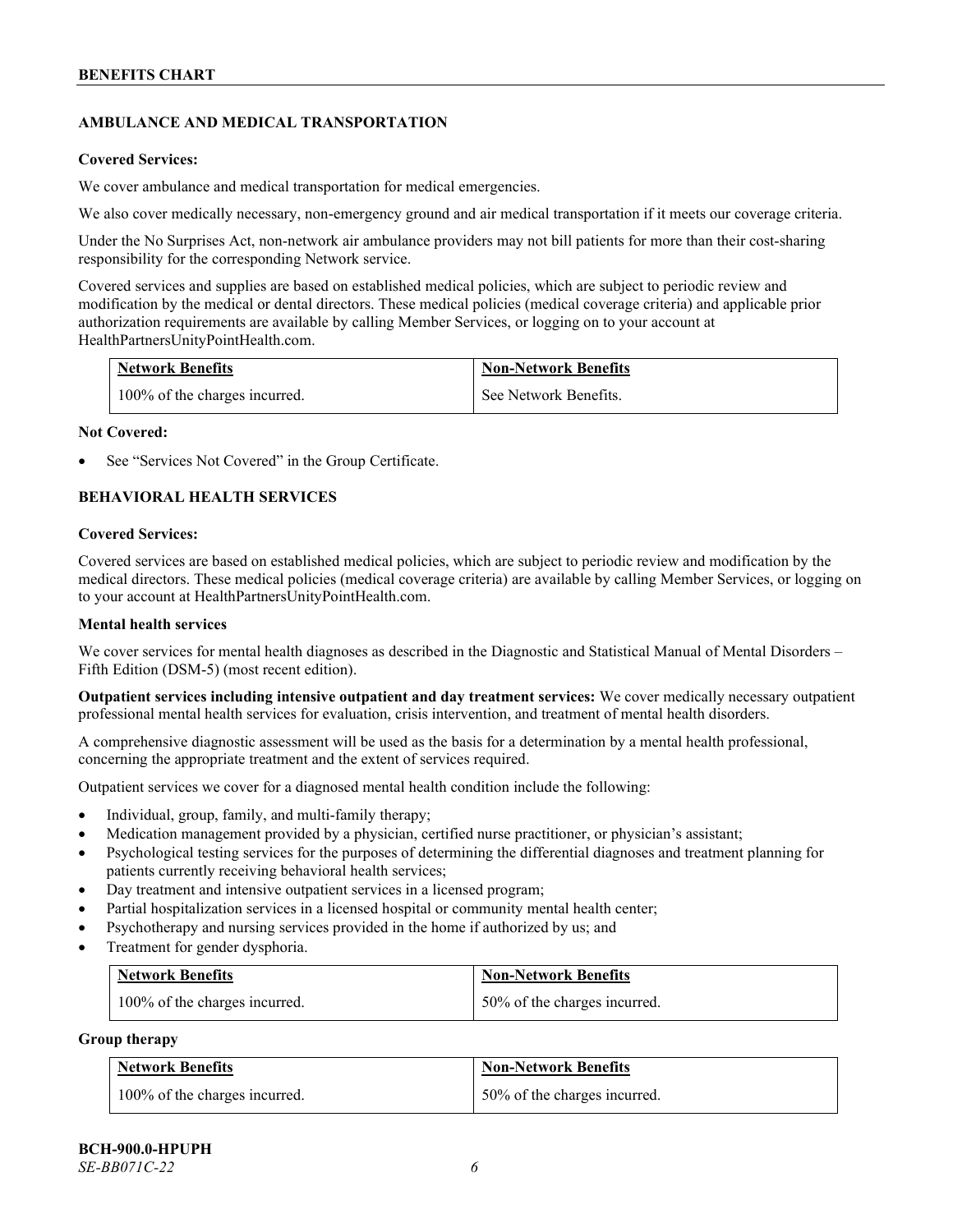**Inpatient services, including mental health residential treatment services:** We cover the following:

- Medically necessary inpatient services in a hospital and professional services for treatment of mental health disorders. Medical stabilization is covered under inpatient hospital services in the "Hospital and Skilled Nursing Facility Services" section; and
- Medically necessary mental health residential treatment services. This care must be authorized by us and provided by a hospital or residential behavioral health treatment facility licensed by the local state or Department of Health and Human Services. Services not covered under this benefit include halfway houses, group homes, extended care facilities, shelter services, correctional services, detention services, transitional services, group residential services, foster care services and wilderness programs.

| <b>Network Benefits</b>       | <b>Non-Network Benefits</b>  |
|-------------------------------|------------------------------|
| 100% of the charges incurred. | 50% of the charges incurred. |

#### **Substance use disorder (SUD) services**

We cover medically necessary services for assessments by a licensed alcohol and drug counselor and treatment of substance use disorders as defined in the latest edition of the DSM-5.

**Outpatient services, including intensive outpatient and day treatment services:** We cover medically necessary outpatient professional services for the diagnosis and treatment of substance use disorder. Substance use disorder treatment services must be provided by a program licensed by the local Department of Health and Human Services.

Outpatient services we cover for a diagnosed substance use disorder include the following:

- Individual, group, family, and multi-family therapy provided in an office setting;
- Opiate replacement therapy including methadone and buprenorphine treatment; and
- Day treatment and intensive outpatient services in a licensed program.

| <b>Network Benefits</b>       | <b>Non-Network Benefits</b>  |
|-------------------------------|------------------------------|
| 100% of the charges incurred. | 50% of the charges incurred. |

**Inpatient services:** We cover the following:

- Medically necessary inpatient services in a hospital or primary residential treatment in a licensed substance use disorder treatment center. Primary residential treatment is an intensive residential treatment program of limited duration, typically 30 days or less.
- Services provided in a hospital that is licensed by the local state and accredited by Medicare; and
- Detoxification services in a hospital or community detoxification facility if it is licensed by the local Department of Health and Human Services.

| <b>Network Benefits</b>       | <b>Non-Network Benefits</b>  |
|-------------------------------|------------------------------|
| 100% of the charges incurred. | 50% of the charges incurred. |

**Not Covered:**

See "Services Not Covered" in the Group Certificate.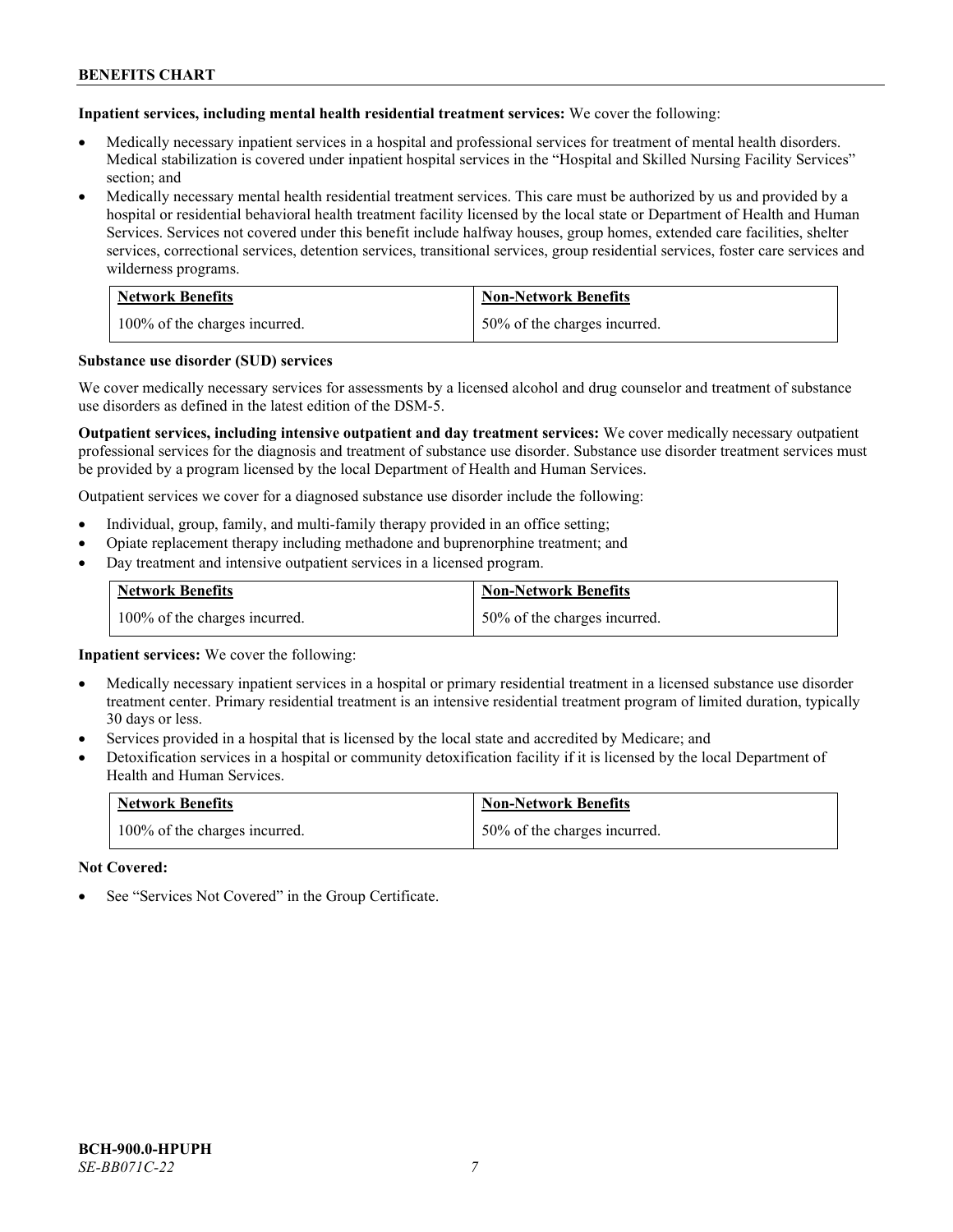# **CHIROPRACTIC SERVICES**

#### **Covered Services:**

We cover chiropractic services for rehabilitative care. Chiropractic services are adjustments to any abnormal articulations of the human body, especially those of the spinal column, for the purpose of giving freedom of action to impinged nerves that may cause pain or deranged function.

Massage therapy which is performed in conjunction with other treatment/modalities by a chiropractor, is part of a prescribed treatment plan and is not billed separately is covered.

| <b>Network Benefits</b>       | <b>Non-Network Benefits</b>  |
|-------------------------------|------------------------------|
| 100% of the charges incurred. | 50% of the charges incurred. |

**Not Covered:**

- Massage therapy for the purpose of comfort or convenience of the insured.
- See "Services Not Covered" in the Group Certificate.

# **CLINICAL TRIALS**

#### **Covered Services:**

We cover certain routine services if you participate in a Phase I, Phase II, Phase III or Phase IV clinical trial that is conducted in relation to the prevention, detection, or treatment of cancer or other life-threatening disease or condition as defined in the Affordable Care Act. We cover routine patient costs for services that would be eligible under this Benefits Chart if the service were provided outside of a clinical trial.

| <b>Network Benefits</b>                              | <b>Non-Network Benefits</b>                          |
|------------------------------------------------------|------------------------------------------------------|
| Coverage level is same as corresponding Network      | Coverage level is same as corresponding Non-Network  |
| Benefits, depending on type of service provided such | Benefits, depending on type of service provided such |
| as Office Visits for Illness or Injury, Inpatient or | as Office Visits for Illness or Injury, Inpatient or |
| <b>Outpatient Hospital Services.</b>                 | <b>Outpatient Hospital Services.</b>                 |

# **Not Covered:**

- The investigative item, device or service itself.
- Items or services that are provided solely to satisfy data collection and analysis needs and that are not used in the direct clinical management of the patient.
- A service that is clearly inconsistent with widely accepted and established standards of care for a particular diagnosis.
- See "Services Not Covered" in the Group Certificate.

# **DENTAL SERVICES**

#### **Covered Services:**

We cover services as described below.

**Accidental dental services:** We cover dentally necessary services to treat and restore damage done to sound, natural, unrestored teeth as a result of an accidental injury. Coverage is for damage caused by external trauma to face and mouth only, not for cracked or broken teeth which result from biting or chewing. We cover restorations, root canals, crowns and replacement of teeth lost that are directly related to the accident in which the insured was involved. We cover initial exams, xrays, and palliative treatment including extractions, and other oral surgical procedures directly related to the accident. Subsequent treatment must be initiated within the specified timeframe and must be directly related to the accident. We do not cover restoration and replacement of teeth that are not "sound and natural" at the time of the accident.

Full mouth rehabilitation to correct occlusion (bite) and malocclusion (misaligned teeth not due to the accident) are not covered.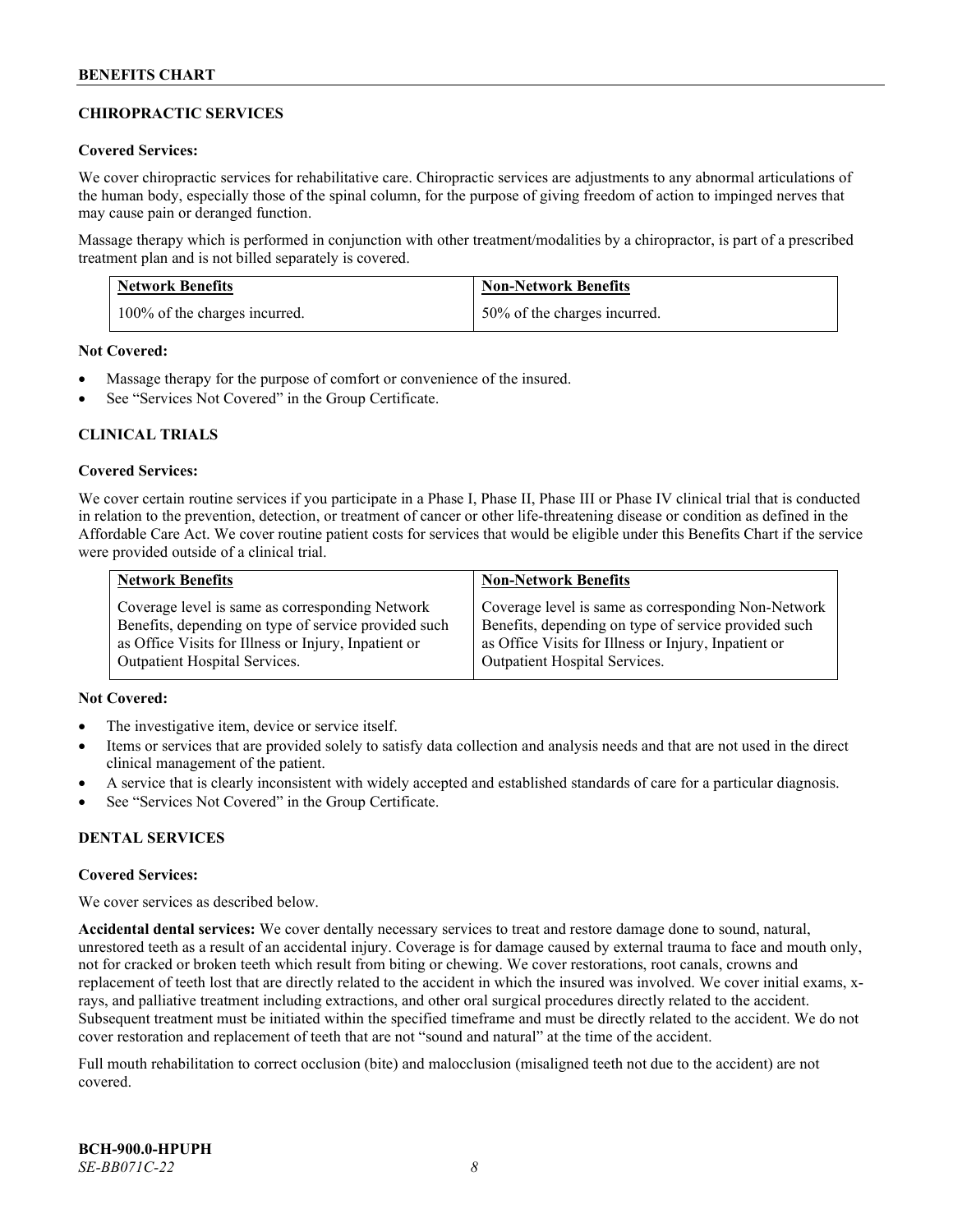When an implant-supported dental prosthetic treatment is pursued, the accidental dental benefit will be applied to the prosthetic procedure. Benefits are limited to the amount that would be paid toward the placement of a removable dental prosthetic appliance that could be used in the absence of implant treatment. Care must be provided or pre-authorized by a network dentist.

| <b>Network Benefits</b>       | <b>Non-Network Benefits</b>  |
|-------------------------------|------------------------------|
| 100% of the charges incurred. | 50% of the charges incurred. |

For all accidental dental services, treatment and/or restoration must be initiated within six months of the date of the injury. Coverage is limited to the initial course of treatment and/or initial restoration. Services must be provided within 24 months of the date of injury to be covered.

# **Medical referral dental services**

**Medically necessary outpatient dental services:** We cover medically necessary outpatient dental services. Coverage is limited to dental services required for treatment of an underlying medical condition, e.g., removal of teeth to complete radiation treatment for cancer of the jaw, cysts and lesions.

| <b>Network Benefits</b>       | <b>Non-Network Benefits</b>  |
|-------------------------------|------------------------------|
| 100% of the charges incurred. | 50% of the charges incurred. |

**Medically necessary hospitalization and anesthesia for dental care:** We cover medically necessary hospitalization and anesthesia for dental care. This is limited to charges incurred by an insured who: (1) is a child under age five; (2) is severely disabled; (3) has a medical condition, and requires hospitalization or general anesthesia for dental care treatment; or (4) is a child between age five and 12 and care in dental offices has been attempted unsuccessfully and usual methods of behavior modification have not been successful, or when extensive amounts of restorative care, exceeding four appointments, are required. The requirement of a hospital setting must be due to an insured's underlying medical condition. Coverage is limited to facility and anesthesia charges. Anesthesia is covered in a hospital or a dental office. Oral surgeon/dentist professional fees are not covered. The following are examples, though not all-inclusive, of medical conditions which may require hospitalization for dental services: severe asthma, severe airway obstruction or hemophilia. Hospitalization required due to the behavior of the insured or due to the extent of the dental procedure is not covered.

| <b>Network Benefits</b>       | <b>Non-Network Benefits</b>  |
|-------------------------------|------------------------------|
| 100% of the charges incurred. | 50% of the charges incurred. |

**Medical complications of dental care:** We cover medical complications of dental care. Treatment must be medically necessary care and related to medical complications of non-covered dental care, including complications of the head, neck, or substructures.

| <b>Network Benefits</b>       | <b>Non-Network Benefits</b>  |
|-------------------------------|------------------------------|
| 100% of the charges incurred. | 50% of the charges incurred. |

**Oral surgery:** We cover oral surgery. Coverage is limited to treatment of medical conditions requiring oral surgery, such as treatment of oral neoplasm, non-dental cysts, fracture of the jaws, trauma of the mouth and jaws, and any other oral surgery procedures provided as medically necessary dental services.

| <b>Network Benefits</b>       | <b>Non-Network Benefits</b>  |
|-------------------------------|------------------------------|
| 100% of the charges incurred. | 50% of the charges incurred. |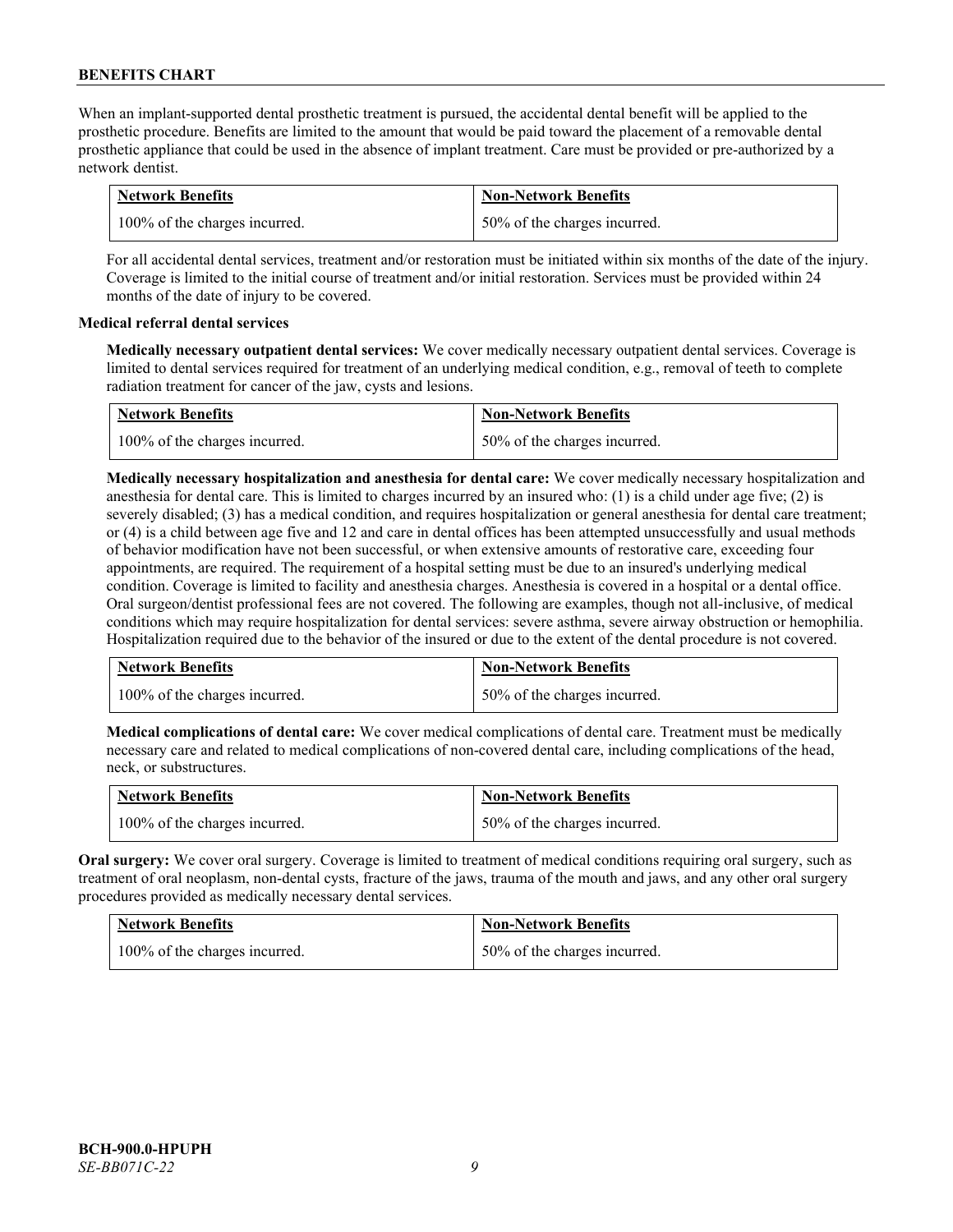**Treatment of cleft lip and cleft palate of a dependent child:** We cover treatment of cleft lip and cleft palate of a dependent child to age 26, including orthodontic treatment and oral surgery directly related to the cleft. Benefits are limited to inpatient or outpatient expenses arising from medical and dental treatment that was scheduled or initiated prior to the dependent turning age 19. Dental services which are not required for the treatment of cleft lip or cleft palate are not covered. If a dependent child covered under the Certificate is also covered under a dental plan which includes orthodontic services, that dental plan shall be considered primary for the necessary orthodontic services. Oral appliances are subject to the same copayment, conditions and limitations as durable medical equipment.

| <b>Network Benefits</b>       | <b>Non-Network Benefits</b>  |
|-------------------------------|------------------------------|
| 100% of the charges incurred. | 50% of the charges incurred. |

**Treatment of temporomandibular disorder (TMD) and craniomandibular disorder (CMD):** We cover surgical and nonsurgical treatment of temporomandibular disorder (TMD) and craniomandibular disorder (CMD), which is medically necessary care. Dental services which are not required to directly treat TMD or CMD are not covered.

| <b>Network Benefits</b>       | <b>Non-Network Benefits</b>  |
|-------------------------------|------------------------------|
| 100% of the charges incurred. | 50% of the charges incurred. |

#### **Not Covered:**

- Dental treatment, procedures or services not listed in this Benefits Chart.
- Accident related dental services if treatment is (1) provided to teeth which are not sound and natural, (2) to teeth which have been restored, (3) initiated beyond six months from the date of the injury, (4) received beyond the initial treatment or restoration or (5) received beyond 24 months from the date of injury.
- Oral surgery to remove wisdom teeth, except as stated in the pediatric dental amendment.
- Orthognathic treatment or procedures and all related services.
- See "Services Not Covered" in the Group Certificate.

#### **DIABETES AND HYPERTENSION DISEASE MANAGEMENT PROGRAM**

#### **Covered Services:**

If you meet criteria for coverage, you may qualify for the diabetes and/or hypertension disease management program.

The program covers group health coaching which focuses on weight loss, exercise, behavior modification and health education through Omada Health.

| <b>Network Benefits</b>                                     | <b>Non-Network Benefits</b> |
|-------------------------------------------------------------|-----------------------------|
| 100% of the charges incurred.<br>Deductible does not apply. | Not applicable.             |

#### **Not Covered:**

See "Services Not Covered" in the Group Certificate.

# **DIABETIC EQUIPMENT AND SUPPLIES**

#### **Covered Services:**

We cover physician prescribed medically appropriate and necessary drugs and supplies used in the management and treatment of diabetes for insureds with gestational, Type I or Type II diabetes including durable diabetic equipment and disposable supplies, as described below.

Certain items are only covered if your condition meets our coverage criteria and obtained through an authorized vendor. For more information on what we cover and any prior authorization requirements, call Member Services or log on to your account at [HealthPartnersUnityPointHealth.com.](https://www.healthpartnersunitypointhealth.com/)

Insulin and medications for diabetes are covered as outpatient drugs under the "Prescription Drug Services" section.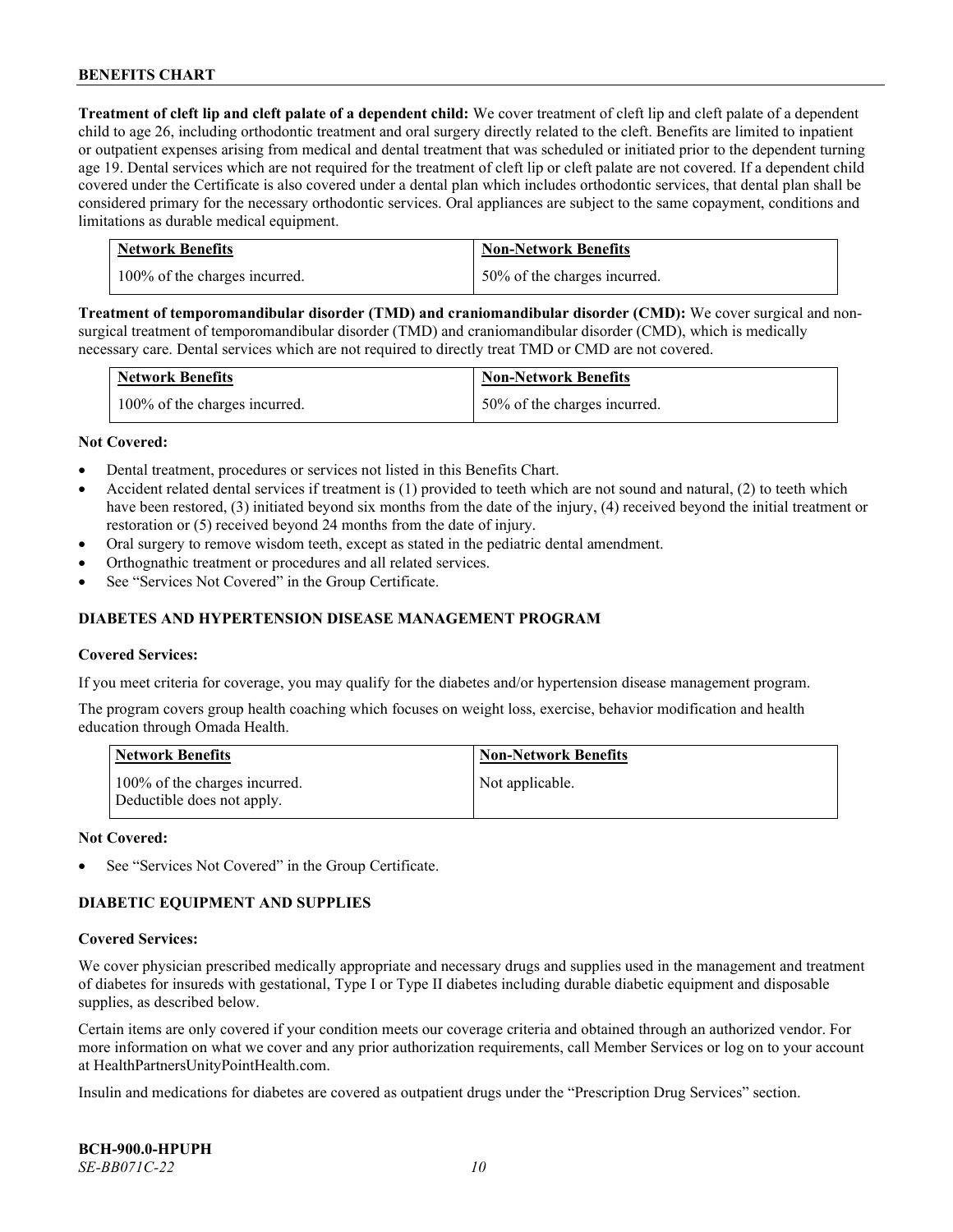**Pumps and pump supplies.** These include diabetic insulin pumps, diabetic infusion pumps and infusion pump supplies such as infusion sets, tubing, connectors and syringe reservoirs.

| <b>Network Benefits</b>                                                                                               | <b>Non-Network Benefits</b>  |
|-----------------------------------------------------------------------------------------------------------------------|------------------------------|
| Pumps received at a pharmacy:<br>100% of the charges incurred.                                                        | 50% of the charges incurred. |
| Pumps received from a non-pharmacy provider:<br>100% of the charges incurred if purchased from an<br>approved vendor. |                              |

#### **All other diabetic durable equipment and supplies**

**Durable diabetic equipment and supplies**. These include continuous glucose monitoring system (CGMS), transmitter, sensors and receivers, diabetic blood glucose monitors and control/calibrating solutions (for checking accuracy or testing equipment and test strips).

**Disposable diabetic supplies.** These are one-time use supplies, including syringes, lancets, lancet devices, blood and urine ketone test strips, and needles.

Certain diabetic supplies and equipment must be purchased at a pharmacy.

| <b>Network Benefits</b>                                                                                               | <b>Non-Network Benefits</b>  |
|-----------------------------------------------------------------------------------------------------------------------|------------------------------|
| If received through a pharmacy:<br>100% of the charges incurred.                                                      | 50% of the charges incurred. |
| If received through a non-pharmacy provider:<br>100% of the charges incurred if purchased from an<br>approved vendor. |                              |

#### **Limitations:**

- No more than a 93-day supply of diabetic supplies is covered and dispensed at a time.
- We require that certain diabetic supplies and equipment be purchased at a pharmacy.
- Diabetic supplies and equipment are limited to certain models and brands.
- Durable medical equipment and supplies must be obtained from or repaired by approved vendors.
- Covered services and supplies are based on established medical policies which are subject to periodic review and modification by the medical directors. Our coverage policy for diabetic supplies includes information on our required models and brands. These medical policies (medical coverage criteria) are available by calling Member Services, or logging on to your account a[t HealthPartnersUnityPointHealth.com.](https://www.healthpartnersunitypointhealth.com/)

#### **Not Covered:**

- Replacement or repair of any covered items, if the items are (i) damaged or destroyed by misuse, abuse or carelessness, (ii) lost; or (iii) stolen.
- Duplicate or similar items.
- Labor and related charges for repair of any covered items which are more than the cost of replacement by an approved vendor.
- Batteries for monitors and equipment.
- Sales tax, mailing, delivery charges, service call charges.
- See "Services Not Covered" in the Group Certificate.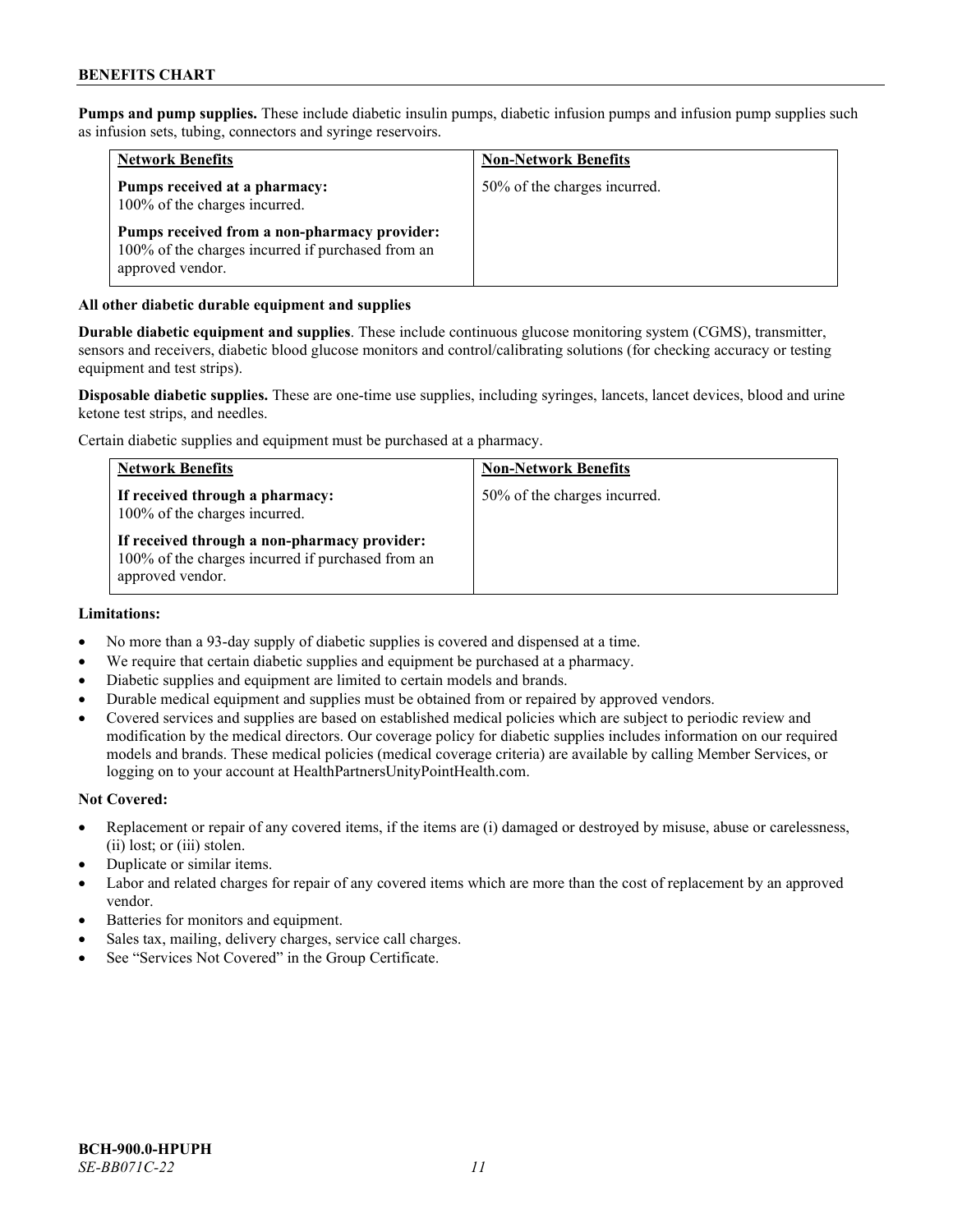#### **DIAGNOSTIC IMAGING SERVICES**

#### **Covered Services:**

We cover diagnostic imaging, when ordered by a provider and provided in a clinic or outpatient hospital facility.

To see the benefit level for inpatient hospital or skilled nursing facility services, see benefits under "Inpatient Hospital and Skilled Nursing Facility Services."

#### **Outpatient magnetic resonance imaging (MRI) and computed tomography (CT)**

| <b>Network Benefits</b>       | <b>Non-Network Benefits</b>  |
|-------------------------------|------------------------------|
| 100% of the charges incurred. | 50% of the charges incurred. |

#### **All other outpatient diagnostic imaging services**

#### **Services for illness or injury**

| <b>Network Benefits</b>       | <b>Non-Network Benefits</b>  |
|-------------------------------|------------------------------|
| 100% of the charges incurred. | 50% of the charges incurred. |

# **Preventive services (MRI/CT procedures are not considered preventive)**

Diagnostic imaging services associated with preventive services are covered at the benefit level shown in the "Preventive Services" section of this Benefits Chart.

#### **Not Covered:**

See "Services Not Covered" in the Group Certificate.

# **DURABLE MEDICAL EQUIPMENT, PROSTHETICS, ORTHOTICS AND SUPPLIES**

#### **Covered Services:**

We cover equipment and services, as described below.

We cover durable medical equipment and services, prosthetics, orthotics, and supplies, subject to the limitations below, including certain disposable supplies and enteral feedings.

We cover special dietary treatment for phenylketonuria (PKU) and oral amino acid based elemental formula if it meets our medical coverage criteria.

Diabetic equipment and supplies are covered under the "Diabetic Equipment and Supplies" section of this Benefits Chart.

# **Special dietary treatment for Phenylketonuria (PKU) if it meets our medical coverage criteria**

| <b>Network Benefits</b>       | <b>Non-Network Benefits</b>  |
|-------------------------------|------------------------------|
| 100% of the charges incurred. | 50% of the charges incurred. |

#### **Oral amino acid based elemental formula if it meets our medical coverage criteria**

| <b>Network Benefits</b>       | <b>Non-Network Benefits</b>  |
|-------------------------------|------------------------------|
| 100% of the charges incurred. | 50% of the charges incurred. |

#### **Prosthetic limb devices to replace in whole or in part, an arm or leg**

| <b>Network Benefits</b>       | <b>Non-Network Benefits</b>  |
|-------------------------------|------------------------------|
| 100% of the charges incurred. | 50% of the charges incurred. |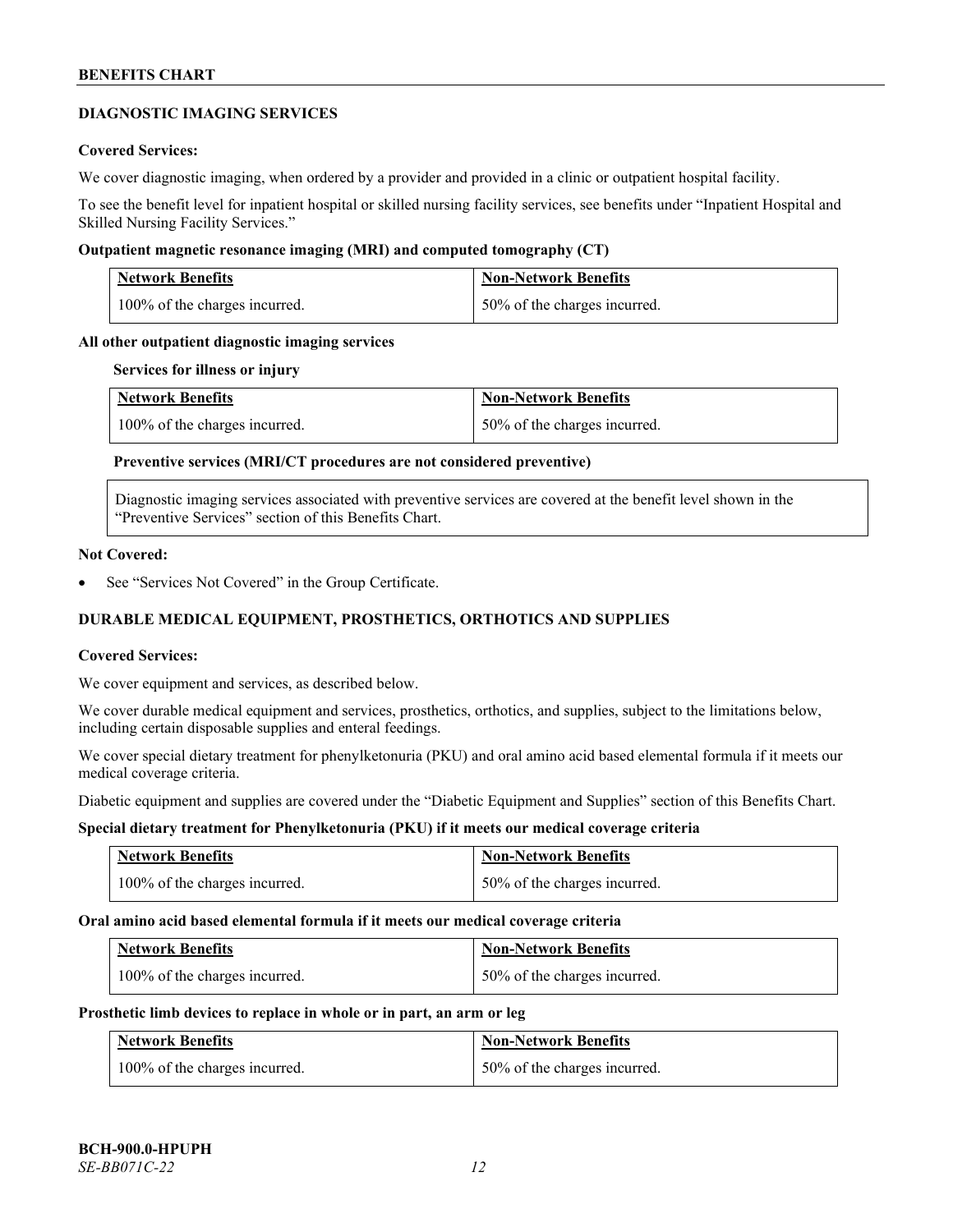#### **All other durable medical equipment, prosthetics, orthotics and supplies**

| <b>Network Benefits</b>       | <b>Non-Network Benefits</b>  |
|-------------------------------|------------------------------|
| 100% of the charges incurred. | 50% of the charges incurred. |

# **Limitations:**

Coverage of durable medical equipment is limited by the following:

- Payment will not exceed the cost of an alternate piece of equipment or service that is effective and medically necessary.
- For prosthetic benefits, other than oral appliances for cleft lip and cleft palate, payment will not exceed the cost of an alternate piece of equipment or service that is effective, medically necessary and enables insureds to conduct standard activities of daily living.
- We reserve the right to determine if an item will be approved for rental vs. purchase.
- Durable medical equipment and supplies must be obtained from or repaired by approved vendors.
- Covered services and supplies are based on established medical policies which are subject to periodic review and modification by the medical or dental directors. Our coverage policy for diabetic supplies includes information on our required models and brands. These medical policies (medical coverage criteria) are available by calling Member Services, or logging on to your account at [HealthPartnersUnityPointHealth.com.](https://www.healthpartnersunitypointhealth.com/)

# **Not Covered:**

Items which are not eligible for coverage include, but are not limited to:

- Replacement or repair of any covered items, if the items are (i) damaged or destroyed by misuse, abuse or carelessness, (ii) lost; or (iii) stolen.
- Duplicate or similar items.
- Labor and related charges for repair of any covered items which are more than the cost of replacement by an approved vendor.
- Sales tax, mailing, delivery charges, service call charges.
- Items which are primarily educational in nature or for hygiene, vocation, comfort, convenience or recreation.
- Communication aids or devices: equipment to create, replace or augment communication abilities including, but not limited to, speech processors, receivers, communication boards, or computer or electronic assisted communication.
- Hearing aids (implantable and external, including osseointegrated or bone anchored) and their fitting. This exclusion does not apply to cochlear implants.
- Eyeglasses, contact lenses and their fitting, measurement and adjustment, except as specifically described in this Benefits Chart.
- Hair prostheses (wigs).
- Household equipment which primarily has customary uses other than medical, such as, but not limited to, exercise cycles, air purifiers, central or unit air conditioners, water purifiers, non-allergenic pillows, mattresses or waterbeds.
- Household fixtures including, but not limited to, escalators or elevators, ramps, swimming pools and saunas.
- Modifications to the structure of the home including, but not limited to, wiring, plumbing or charges for installation of equipment.
- Vehicle, car or van modifications including, but not limited to, hand brakes, hydraulic lifts and car carrier.
- Rental equipment while owned equipment is being repaired by non-contracted vendors, beyond one month rental of medically necessary equipment.
- Other equipment and supplies, including but not limited to assistive devices, that we determine are not eligible for coverage.
- See "Services Not Covered" in the Group Certificate.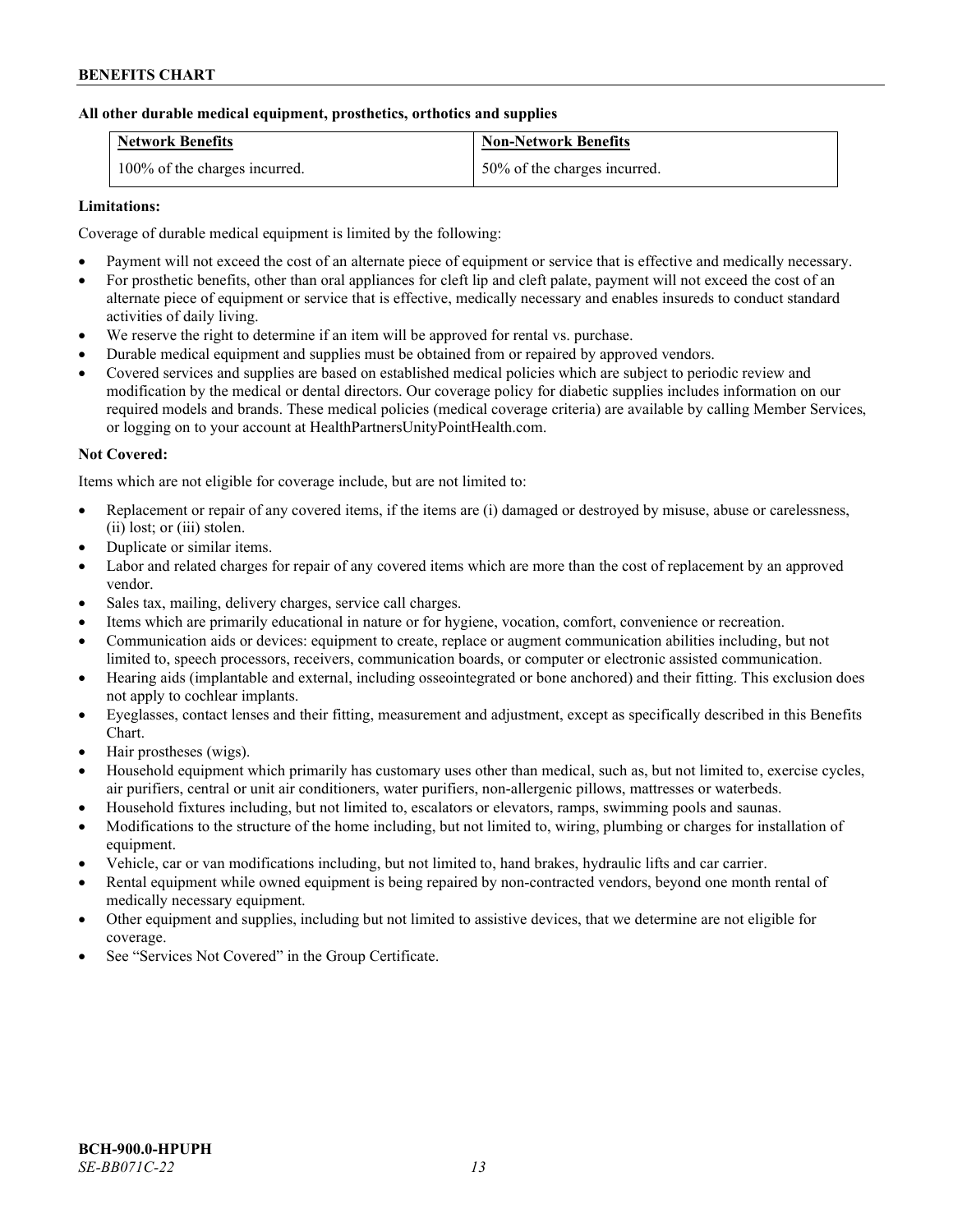#### **EMERGENCY AND URGENTLY NEEDED CARE SERVICES**

#### **Covered Services:**

We cover services for emergency care and urgently needed care if the services are otherwise eligible for coverage under this Benefits Chart.

**Urgently needed care.** These are services to treat an unforeseen illness or injury, which are required in order to prevent a serious deterioration in your health, and which cannot be delayed until the next available clinic or office hours.

#### **Urgently needed care at clinics**

| <b>Network Benefits</b>       | <b>Non-Network Benefits</b> |
|-------------------------------|-----------------------------|
| 100% of the charges incurred. | See Network Benefits.       |

**Emergency care.** These are services to treat: (1) the sudden, unexpected onset of illness or injury which, if left untreated or unattended until the next available clinic or office hours, would result in hospitalization, or (2) a condition requiring professional health services immediately necessary to preserve life or stabilize health, or with respect to a pregnant woman having contractions, that there is inadequate time to safely transfer the woman to another hospital for delivery or that a transfer may pose a threat to the health or safety of the woman or unborn child. Emergency care includes emergency services as defined in Division BB, Title I, Section 102 of the Consolidated Appropriations Act of 2021. Emergency care also includes an immediate response service available on a 24-hour, seven-day-a-week basis for each child, or person, having a psychiatric crisis, a mental health crisis, or a mental health emergency.

When reviewing claims for coverage of emergency services, our medical director will take into consideration a reasonable layperson's belief that the circumstances required immediate medical care that could not wait until the next working day or next available clinic appointment.

Under the No Surprises Act, Non-Network emergency care providers may not bill patients for more than their cost-sharing responsibility for the corresponding Network service

#### **Emergency care in a hospital emergency room, including professional services of a physician**

| <b>Network Benefits</b>       | <b>Non-Network Benefits</b> |
|-------------------------------|-----------------------------|
| 100% of the charges incurred. | See Network Benefits.       |

**Inpatient emergency care in a hospital, including post-stabilization services as required under the federal No Surprises Act and its implementing regulations**

| <b>Network Benefits</b>       | <b>Non-Network Benefits</b> |
|-------------------------------|-----------------------------|
| 100% of the charges incurred. | See Network Benefits.       |

#### **Not Covered:**

See "Services Not Covered" in the Group Certificate.

# **GENE THERAPY**

#### **Covered Services:**

We cover gene therapy treatment that meets our current medical coverage criteria.

| <b>Network Benefits</b>                                                                                                                                                                                  | <b>Non-Network Benefits</b> |
|----------------------------------------------------------------------------------------------------------------------------------------------------------------------------------------------------------|-----------------------------|
| Coverage level is same as corresponding Network<br>Benefits, depending on type of service provided, such<br>as Office Visits for Illness or Injury, Inpatient or<br><b>Outpatient Hospital Services.</b> | No coverage.                |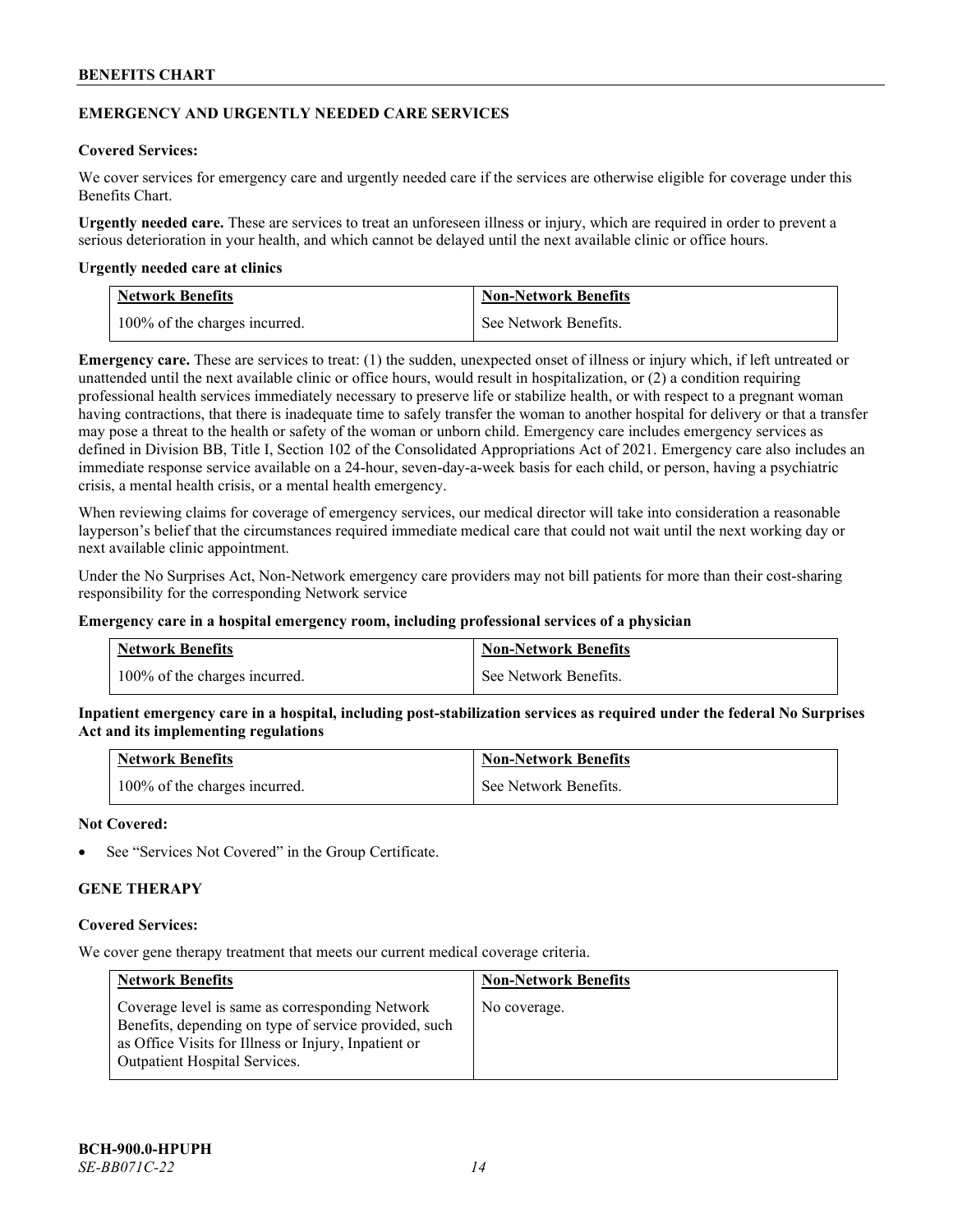# **Limitations:**

- Gene therapy must be provided by a designated provider.
- Specific types of gene therapy are limited to therapies and conditions specified in our medical coverage criteria.

# **Not Covered:**

See "Services Not Covered" in the Group Certificate.

# **HEALTH EDUCATION**

# **Covered Services:**

We cover education for preventive services and education for the management of chronic health problems (such as diabetes). Coverage includes medical nutrition therapy, that is provided by a certified, registered, or licensed health care professional working in a program consistent with the national standards of diabetes self-management education as established by the American Diabetes Association.

| <b>Network Benefits</b>                                     | <b>Non-Network Benefits</b>  |
|-------------------------------------------------------------|------------------------------|
| 100% of the charges incurred.<br>Deductible does not apply. | 50% of the charges incurred. |

# **Not Covered:**

See "Services Not Covered" in the Group Certificate.

# **HOME HEALTH SERVICES**

# **Covered Services:**

We cover the following services:

- Skilled nursing treatment in the home intended to provide a safe transition from other levels of care;
- Physical therapy, occupational therapy, speech therapy, respiratory therapy and other therapeutic services;
- Non-routine prenatal and postnatal services;
- Routine postnatal well child visits as described in the coverage criteria;
- Phototherapy services for newborns;
- Home health aide services and other eligible home health services when provided in your home if you are homebound (i.e., unable to leave home without considerable effort due to a medical condition). Lack of transportation does not constitute homebound status. For phototherapy services for newborns and high risk prenatal services, supplies and equipment are included;
- Total parenteral nutrition/intravenous ("TPN/IV") therapy, equipment, supplies and drugs in connection with IV therapy. IV line care kits are covered under Durable Medical Equipment. You do not need to be homebound to receive total parenteral nutrition/intravenous ("TPN/IV") therapy.
- Palliative care benefits. Palliative care includes symptom management, education and establishing goals of care. We waive the requirement that you be homebound for a limited number of home visits for palliative care (as shown in this Benefits Chart), if you have a life-threatening, non-curable condition which has a prognosis of survival of two years or less. Additional palliative care visits are eligible under the home health services benefit if you are homebound and meet all other requirements defined in this section.

Home health services are eligible and covered only when:

- medically necessary; and
- provided as rehabilitative care, terminal care or maternity care; and
- ordered by a physician, and included in the written home care plan.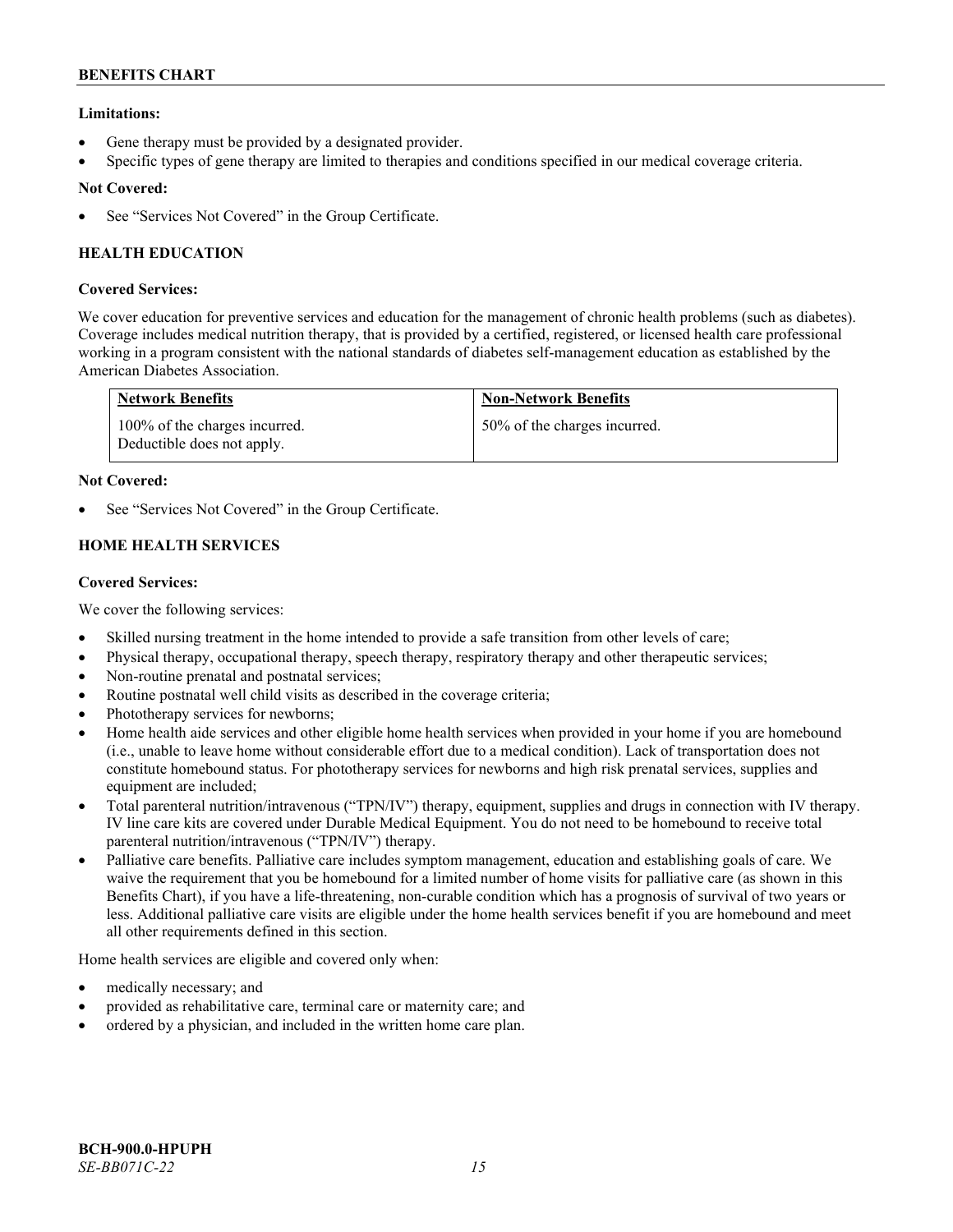**Physical therapy, occupational therapy, speech therapy, respiratory therapy, home health aide services and palliative care**

| <b>Network Benefits</b>       | <b>Non-Network Benefits</b>      |
|-------------------------------|----------------------------------|
| 100% of the charges incurred. | $150\%$ of the charges incurred. |

#### **TPN/IV therapy, skilled nursing services, non-routine prenatal/postnatal services and phototherapy**

| Network Benefits              | <b>Non-Network Benefits</b>  |
|-------------------------------|------------------------------|
| 100% of the charges incurred. | 50% of the charges incurred. |

#### **Routine postnatal well child visit**

| <b>Network Benefits</b>                                     | <b>Non-Network Benefits</b>  |
|-------------------------------------------------------------|------------------------------|
| 100% of the charges incurred.<br>Deductible does not apply. | 50% of the charges incurred. |

#### **Limitations:**

- Home health services are not provided as a substitute for a primary caregiver in the home or as relief (respite) for a primary caregiver in the home. We will not reimburse family members or residents in your home for the above services.
- A service shall not be considered a skilled nursing service merely because it is performed by, or under the direct supervision of, a licensed nurse. Where a service (such as tracheotomy suctioning or ventilator monitoring) or like services, can be safely and effectively performed by a non-medical person (or self-administered), without the direct supervision of a licensed nurse, the service shall not be regarded as a skilled nursing service, whether or not a skilled nurse actually provides the service. The unavailability of a competent person to provide a non-skilled service shall not make it a skilled service when a skilled nurse provides it. Only the skilled nursing component of so-called "blended" services (i.e. services which include skilled and non-skilled components) are covered under this Benefits Chart.

#### **Not Covered:**

- Financial or legal counseling services.
- Housekeeping or meal services in your home.
- Services provided by a family member or enrollee, or a resident in the enrollee's home.
- Vocational rehabilitation and recreational or educational therapy. Recreation therapy is therapy provided solely for the purpose of recreation, including but not limited to: (a) requests for physical therapy or occupational therapy to improve athletic ability, and (b) braces or guards to prevent sports injuries.
- See "Services Not Covered" in the Group Certificate.

# **HOSPICE SERVICES**

#### **Applicable definitions:**

**Part-time.** This is up to two hours of service per day, more than two hours is considered continuous care.

**Continuous care.** This is from two to twelve hours of service per day provided by a registered nurse, licensed practical nurse, or home health aide, during a period of crisis in order to maintain a terminally ill patient at home.

**Appropriate facility.** This is a nursing home, hospice residence, or other inpatient facility.

**Custodial care related to hospice services.** This means providing assistance in the activities of daily living and the care needed by a terminally ill patient which can be provided by primary caregiver (i.e., family member or friend) who is responsible for the patient's home care.

#### **Covered Services:**

**Hospice program.** We cover the services described below if you are terminally ill and accepted as a hospice program participant. You must meet the eligibility requirements of the program, and elect to receive services through the hospice program. If you elect to receive hospice services, you do so in lieu of curative treatment for your terminal illness for the period you are enrolled in the hospice program.

**BCH-900.0-HPUPH** *SE-BB071C-22 16*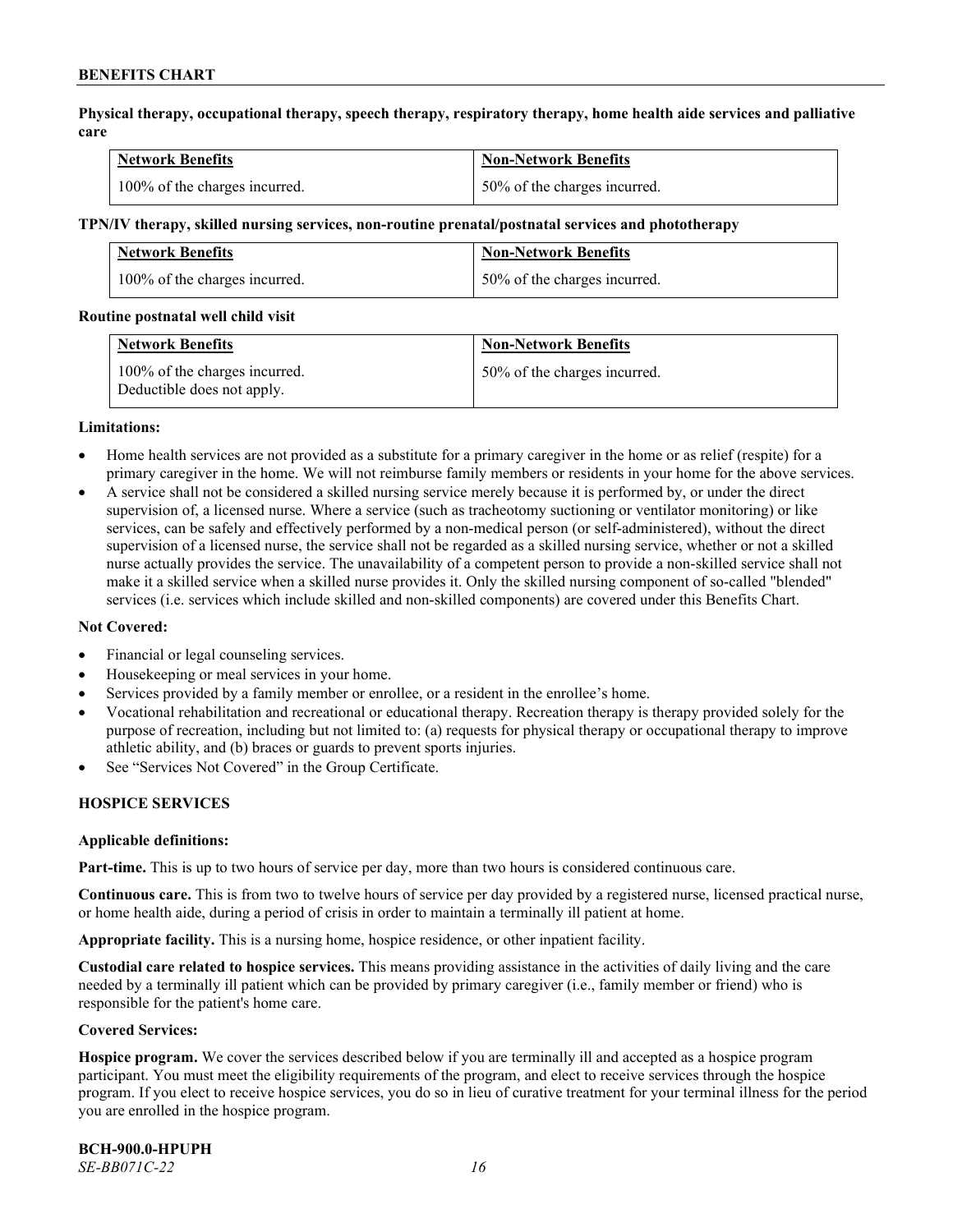**Eligibility:** In order to be eligible to be enrolled in the hospice program, you must: (1) be a terminally ill patient (prognosis of six months or less); (2) have chosen a palliative treatment focus (i.e., emphasizing comfort and supportive services rather than treatment attempting to cure the disease or condition); and (3) continue to meet the terminally ill prognosis as reviewed by our medical director or his or her designee over the course of care. You may withdraw from the hospice program at any time.

**Eligible services:** Hospice services include the following services provided in accordance with an approved hospice treatment plan.

- Inpatient services: We cover inpatient services in a hospice facility.
- Home health services:
	- o Part-time care provided in your home by an interdisciplinary hospice team (which may include a physician, nurse, social worker, and spiritual counselor) and medically necessary home health services are covered.
	- o One or more periods of continuous care in your home or in a setting which provides day care for pain or symptom management, when medically necessary, will be covered.
- Other services:
	- Respite care is covered for care in your home or in an appropriate facility, to give your primary caregivers (i.e., family members or friends) rest and/or relief when necessary in order to maintain a terminally ill patient at home.
	- o Medically necessary medications for pain and symptom management.
	- o Semi-electric hospital beds and other durable medical equipment are covered.
	- o Emergency and non-emergency care is covered.

| <b>Network Benefits</b>       | <b>Non-Network Benefits</b>  |
|-------------------------------|------------------------------|
| 100% of the charges incurred. | 50% of the charges incurred. |

Respite care is limited to five episodes, up to five days per episode. Inpatient hospice services are limited to 15 days per lifetime.

# **Not Covered:**

- Financial or legal counseling services.
- Housekeeping or meal services in your home.
- Custodial or maintenance care related to hospice services, whether provided in the home or in a nursing home.
- Any service not specifically described as covered services under this hospice services benefits.
- Any services provided by members of your family or residents in your home.
- See "Services Not Covered" in the Group Certificate.

# **HOSPITAL AND SKILLED NURSING FACILITY SERVICES**

#### **Covered Services:**

We cover services as described below.

#### **Medical or surgical hospital services**

**Inpatient hospital services:** We cover the following medical or surgical services, for the treatment of acute illness or injury, which require the level of care only provided in an acute care facility. These services must be authorized by a physician.

Inpatient hospital services include: room and board; the use of operating or maternity delivery rooms; intensive care facilities; newborn nursery facilities; general nursing care, anesthesia, laboratory and diagnostic imaging services, reconstructive surgery, radiation therapy, physical therapy, prescription drugs or other medications administered during treatment, blood and blood products (unless replaced), and blood derivatives, and other diagnostic or treatment related hospital services; physician and other professional medical and surgical services provided while in the hospital, including gender confirmation surgery that meets medical coverage criteria.

Services for items for personal convenience, such as television rental, are not covered.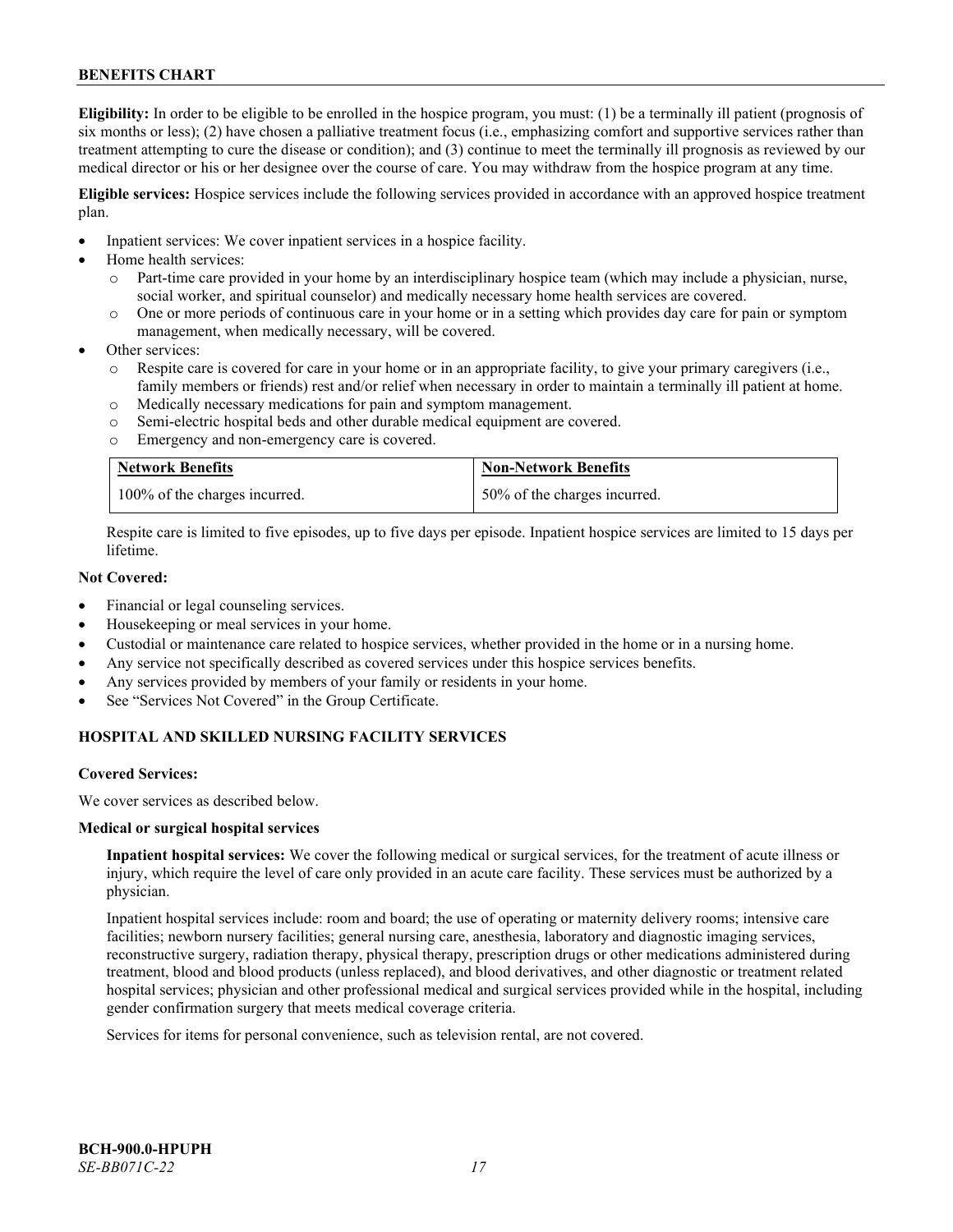Group health plans and health insurance issuers generally may not, under Federal law, restrict benefits for any hospital length of stay in connection with childbirth for the mother of newborn child to less than 48 hours following a vaginal delivery, or less than 96 hours following a caesarean section, excluding day of delivery. However, Federal law generally does not prohibit the mother's or newborn's attending provider, after consulting with the mother, from discharging the mother or her newborn earlier than 48 hours (or 96 hours as applicable). In any case plans and issuers may not, under Federal law, require that a provider obtain authorization from the plan or the insurance issuer for prescribing a length of stay not in excess of 48 hours (or 96 hours). A post-discharge follow-up visit is covered under the "Home Health Services" section under "Routine postnatal well child visit".

| <b>Network Benefits</b>       | <b>Non-Network Benefits</b>  |
|-------------------------------|------------------------------|
| 100% of the charges incurred. | 50% of the charges incurred. |

Each insured's admission or confinement, including that of a newborn child, is separate and distinct from the admission or confinement of any other insured.

**Outpatient hospital, ambulatory care or surgical facility services:** We cover the following medical and surgical services, for diagnosis or treatment of illness or injury on an outpatient basis. These services must be authorized by a physician.

Outpatient services include: use of operating rooms, maternity delivery rooms or other outpatient departments, rooms or facilities; and the following outpatient services: general nursing care, anesthesia, laboratory and diagnostic imaging services, reconstructive surgery, dialysis, radiation therapy, physical therapy, drugs administered during treatment, blood and blood products (unless replaced), and blood derivatives, and other diagnostic or treatment related outpatient services; physician and other professional medical and surgical services provided while an outpatient, including gender confirmation surgery that meets medical coverage criteria.

To see the benefit level for diagnostic imaging services, laboratory services and physical therapy, see the benefits under diagnostic imaging services, laboratory services and physical therapy.

| <b>Network Benefits</b>       | <b>Non-Network Benefits</b>  |
|-------------------------------|------------------------------|
| 100% of the charges incurred. | 50% of the charges incurred. |

**Skilled nursing facility care:** We cover room and board, daily skilled nursing and related ancillary services for post-acute treatment and rehabilitative care of illness or injury that meets medical coverage criteria. We also cover the costs of skilled nursing care in a hospital if the level of care needed by the insured has been reclassified from acute care to skilled nursing care and no designated skilled nursing care beds or swing beds are available in the hospital or in another hospital or health care facility within a thirty-mile radius of the hospital.

| <b>Network Benefits</b>       | <b>Non-Network Benefits</b>  |
|-------------------------------|------------------------------|
| 100% of the charges incurred. | 50% of the charges incurred. |

# **Not Covered:**

- Services for items for personal convenience, such as television rental, are not covered.
- See "Services Not Covered" in the Group Certificate.

# **INFERTILITY DIAGNOSIS**

#### **Covered Services:**

We cover the diagnosis of infertility. These services include diagnostic procedures and tests provided in connection with an infertility evaluation, office visits and consultations to diagnose infertility.

| <b>Network Benefits</b>       | <b>Non-Network Benefits</b>  |
|-------------------------------|------------------------------|
| 100% of the charges incurred. | 50% of the charges incurred. |

Coverage is limited to office visits and consultations to diagnose infertility. Treatment is not covered.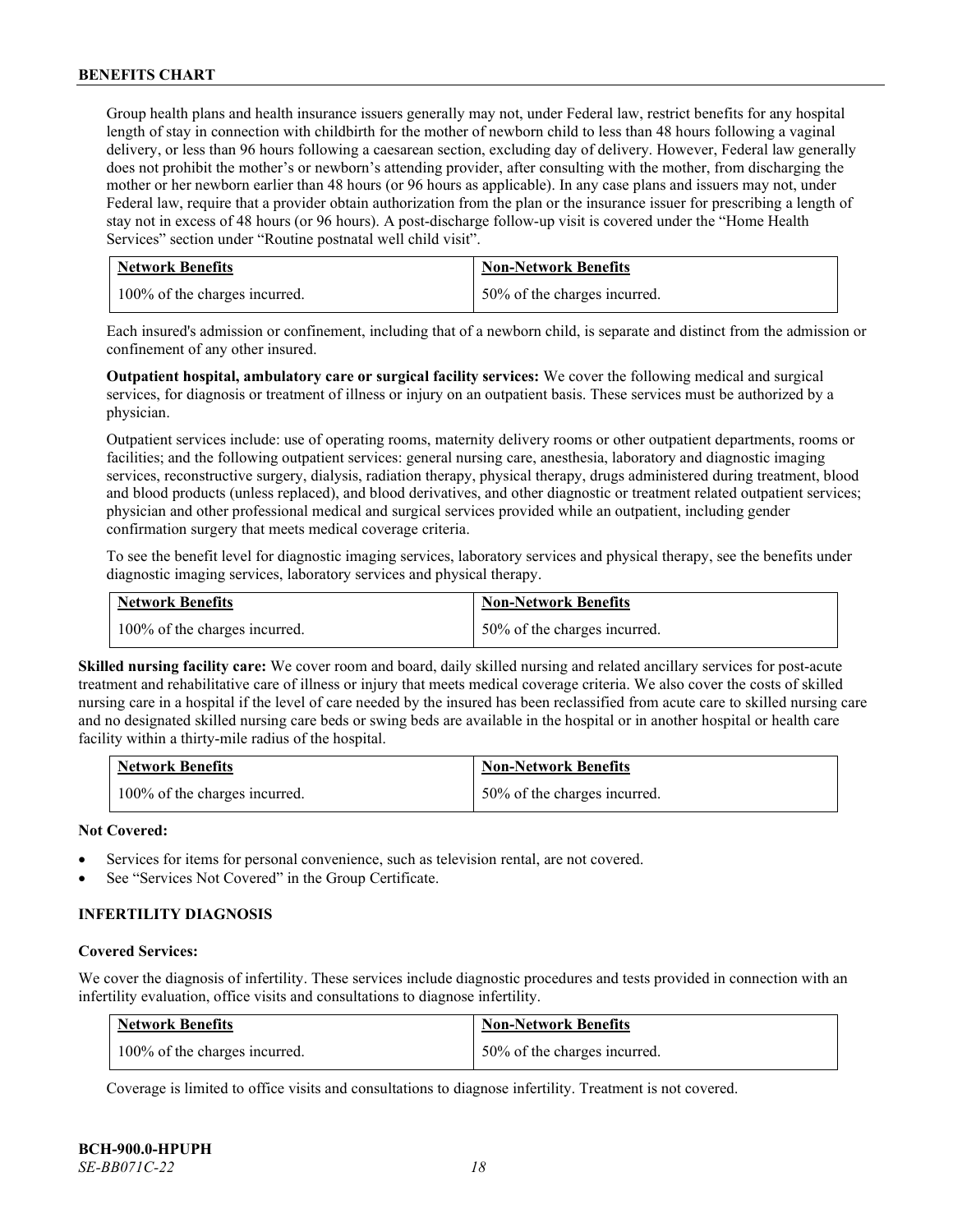# **Not Covered:**

- Infertility/fertility treatment, including but not limited to, office visits, laboratory services, diagnostic imaging services and fertility drugs; reversal of sterilization; and sperm, ova or embryo acquisition, retrieval or storage; however, we cover office visits and consultations to diagnose infertility.
- Services related to the establishment of surrogate pregnancy and fees for a surrogate. However, pregnancy and maternity services are covered for an insured under this Benefits Chart, including a surrogate pregnancy.
- See "Services Not Covered" in the Group Certificate.

# **LABORATORY SERVICES**

#### **Covered Services:**

We cover laboratory tests when ordered by a provider and provided in a clinic or outpatient hospital facility (to see the benefit level for inpatient hospital or skilled nursing facility services, see benefits under Inpatient Hospital and Skilled Nursing Facility Services).

#### **Prostate-specific antigen (PSA) testing**

| Network Benefits              | Non-Network Benefits          |
|-------------------------------|-------------------------------|
| 100% of the charges incurred. | 150% of the charges incurred. |

#### **All other laboratory services**

#### **Services for illness or Injury**

| <b>Network Benefits</b>       | <b>Non-Network Benefits</b>  |
|-------------------------------|------------------------------|
| 100% of the charges incurred. | 50% of the charges incurred. |

#### **Preventive services**

Laboratory services associated with preventive services are covered at the benefit level shown in the "Preventive Services" section of this Benefits Chart.

# **Not Covered:**

See "Services Not Covered" in the Group Certificate.

# **MASTECTOMY RECONSTRUCTION BENEFIT**

#### **Covered Services:**

We cover reconstruction of the breast on which the mastectomy has been performed; surgery and reconstruction of the other breast to produce symmetrical appearance, and prostheses and physical complications of all stages of mastectomy, including lymphedemas.

| <b>Network Benefits</b>                              | <b>Non-Network Benefits</b>                           |
|------------------------------------------------------|-------------------------------------------------------|
| Coverage level is same as corresponding Network      | Coverage level is same as corresponding Non-Network   |
| Benefits, depending on type of service provided such | Benefits, depending on type of service provided, such |
| as Office Visits for Illness or Injury, Inpatient or | as Office Visits for Illness or Injury, Inpatient or  |
| Outpatient Hospital Services.                        | Outpatient Hospital Services.                         |

#### **Not Covered:**

See "Services Not Covered" in the Group Certificate.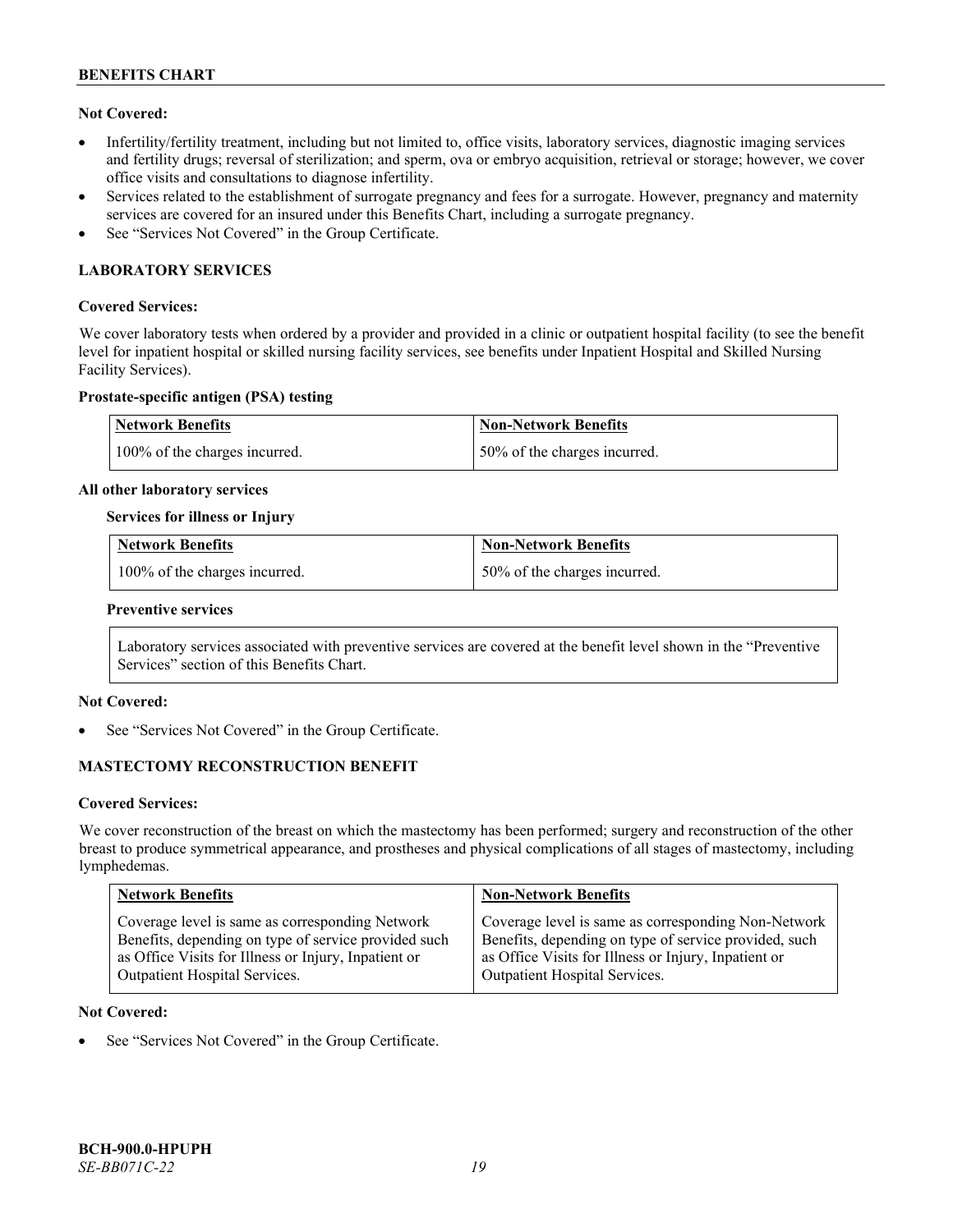# **MEDICATION THERAPY DISEASE MANAGEMENT PROGRAM**

# **Covered Services:**

If you meet our criteria for coverage, you may qualify for our medication therapy disease management program.

The program covers consultations with a designated pharmacist.

Covered services are based on established medical policies, which are subject to periodic review and modification by the medical directors. These medical policies (medical coverage criteria) are available by logging on to your account at [HealthPartnersUnityPointHealth.com](https://www.healthpartnersunitypointhealth.com/) or by calling Member Services.

| <b>Network Benefits</b>                                     | <b>Non-Network Benefits</b> |
|-------------------------------------------------------------|-----------------------------|
| 100% of the charges incurred.<br>Deductible does not apply. | No coverage.                |

#### **Not Covered:**

See "Services Not Covered" in the Group Certificate.

# **OFFICE VISITS FOR ILLNESS OR INJURY**

#### **Covered Services:**

We cover the following when medically necessary: professional medical and surgical services and related supplies, including biofeedback, of physicians and other health care providers; obstetric/gynecological (OB/GYN) services, blood and blood products (unless replaced) and blood derivatives.

We cover diagnosis and treatment of illness or injury to the eyes. Where contact or eyeglass lenses are prescribed as medically necessary for the post-operative treatment of cataracts or for the treatment of aphakia, acute or chronic corneal pathology, or keratoconus, we cover the initial evaluation, lenses and fitting. Insureds must pay for lens replacement beyond the initial pair.

We cover allergy testing based on established medical policies.

Services received via video, e-visits or telephone are covered under the "Telehealth/Telemedicine Services" section of this Benefits Chart.

# **Office visits**

| <b>Network Benefits</b>       | <b>Non-Network Benefits</b>  |
|-------------------------------|------------------------------|
| 100% of the charges incurred. | 50% of the charges incurred. |

#### **Convenience clinics**

| <b>Network Benefits</b>       | <b>Non-Network Benefits</b>  |
|-------------------------------|------------------------------|
| 100% of the charges incurred. | 50% of the charges incurred. |

#### **Injections administered in a physician's office, other than immunizations**

#### **Allergy injections**

| <b>Network Benefits</b>       | <b>Non-Network Benefits</b>  |
|-------------------------------|------------------------------|
| 100% of the charges incurred. | 50% of the charges incurred. |

#### **All other injections**

| <b>Network Benefits</b>       | <b>Non-Network Benefits</b>  |
|-------------------------------|------------------------------|
| 100% of the charges incurred. | 50% of the charges incurred. |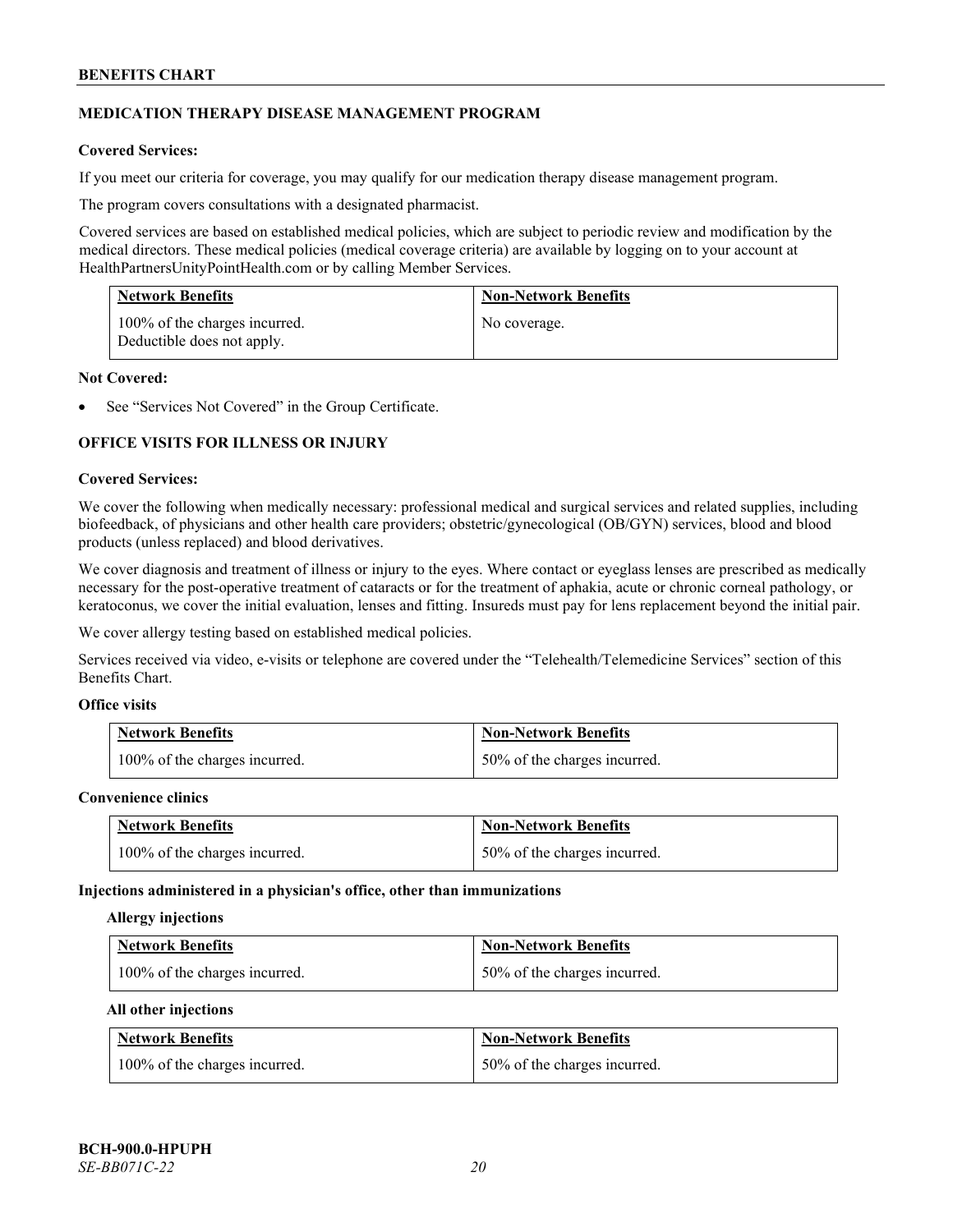# **Not Covered:**

- Court ordered treatment.
- See "Services Not Covered" in the Group Certificate.

# **PEDIATRIC EYEWEAR**

# **Covered Services:**

We cover pediatric eyewear for children.

Routine eye exams are covered under the "Preventive Services" section of this Benefits Chart.

| <b>Network Benefits</b>       | <b>Non-Network Benefits</b> |
|-------------------------------|-----------------------------|
| 100% of the charges incurred. | No coverage.                |

# **Limitations:**

- Coverage under this provision will continue until the end of the month in which the child turns age 19.
- Limited to one of the following per calendar year:
	- o one pair of eyeglasses, including one set of prescription lenses, frames from our designated eyewear collection, and anti-scratch coating; or
	- o one pair of non-disposable contact lenses; or
	- a one-year supply of disposable contact lenses.
- Contact lens fittings are limited to two per calendar year.

# **Not Covered:**

- Frames that are not included in our designated eyewear collection. However, one pair of lenses will be covered if an insured chooses frames outside our designated eyewear collection.
- More than one pair of lenses or frames or non-disposable contacts per calendar year, regardless of the reason. This includes replacement of eyeglasses or contact lenses due to loss, breakage, theft, or change in prescription.
- Safety glasses or goggles for sports or vocational reasons.
- Upgrades including, but not limited to, UV protection and no-line multifocal lenses.
- See "Services Not Covered" in the Group Certificate.

# **PHYSICAL THERAPY, OCCUPATIONAL THERAPY AND SPEECH THERAPY**

# **Covered Services:**

We cover the following physical therapy, occupational therapy and speech therapy services:

- Medically necessary rehabilitative care to correct the effects of illness or injury.
- Habilitative care rendered for congenital, developmental or medical conditions which have significantly limited the successful initiation of normal speech and normal motor development.

Massage therapy which is performed in conjunction with other treatment/modalities by a physical or occupational therapist, is part of a prescribed treatment plan and is not billed separately is covered.

We cover services provided in a clinic. We also cover physical therapy provided in an outpatient hospital facility. To see the benefit level for inpatient hospital or skilled nursing facility services, see benefits under the "Inpatient Hospital and Skilled Nursing Facility Services" section in this Benefits Chart.

# **Rehabilitative care**

| <b>Network Benefits</b>       | <b>Non-Network Benefits</b>  |
|-------------------------------|------------------------------|
| 100% of the charges incurred. | 50% of the charges incurred. |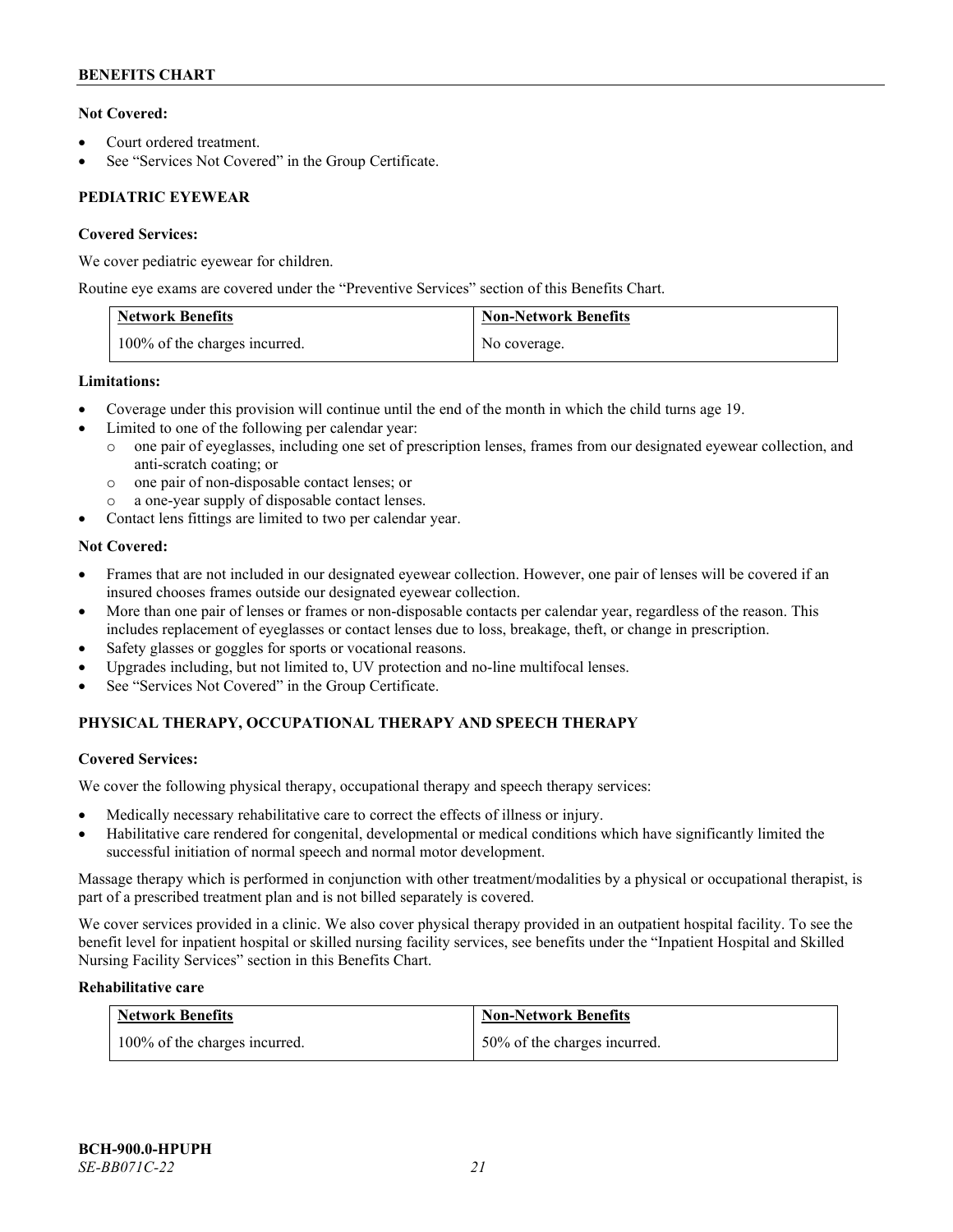#### **Habilitative care**

| <b>Network Benefits</b>       | <b>Non-Network Benefits</b>  |
|-------------------------------|------------------------------|
| 100% of the charges incurred. | 50% of the charges incurred. |

# **Not Covered:**

- Massage therapy for the purpose of comfort or convenience of the insured.
- See "Services Not Covered" in the Group Certificate.

# **PRE-DIABETES DISEASE MANAGEMENT PROGRAM**

#### **Covered Services:**

If you meet our criteria for coverage, you may qualify for the Pre-diabetes Disease Management program through Omada Health. The program covers group health coaching which focuses on weight loss, exercise, behavior modification and health education at select locations determined by the plan.

| Network Benefits                                            | <b>Non-Network Benefits</b> |
|-------------------------------------------------------------|-----------------------------|
| 100% of the charges incurred.<br>Deductible does not apply. | Not applicable.             |

#### **Not Covered:**

See "Services Not Covered" in the Group Certificate.

# **PRESCRIPTION DRUG SERVICES**

#### **Covered Services:**

We cover prescription drugs and medications, which can be self-administered or are administered in a physician's office. We cover off-label use of formulary drugs to treat cancer if the drug is recognized for the treatment of cancer in an authoritative compendia used by the Medicare program and when an appropriate level of evidence or medical necessity is met.

#### **For Network Benefits, drugs and medications must be obtained at a Network Pharmacy.**

**If a copayment is required, you must pay one copayment for each 31-day supply, or portion thereof, unless otherwise indicated below.**

# **Outpatient drugs (except as specified below)**

| <b>Network Benefits</b>                                                                                                                                     | <b>Non-Network Benefits</b>  |
|-------------------------------------------------------------------------------------------------------------------------------------------------------------|------------------------------|
| 100% of the charges incurred for formulary drugs.                                                                                                           | 50% of the charges incurred. |
| Formulary insulin is considered preventive and is not<br>subject to the deductible. In no event will your cost for<br>a formulary insulin drug exceed \$25. |                              |
| Non-formulary drugs are covered at 80% of the<br>charges incurred.                                                                                          |                              |

#### **Mail order drugs**

| <b>Network Benefits</b>                                                                                                                                                                                                                               | <b>Non-Network Benefits</b>                                                                                                |
|-------------------------------------------------------------------------------------------------------------------------------------------------------------------------------------------------------------------------------------------------------|----------------------------------------------------------------------------------------------------------------------------|
| For your convenience, you may also get up to a 93-day<br>supply of outpatient prescription drugs that can be self-<br>administered through the designated mail order service.<br>Specialty drugs are not available through the mail order<br>service. | Mail order drugs are only available through the<br>designated mail order service.<br>See Network mail order drugs benefit. |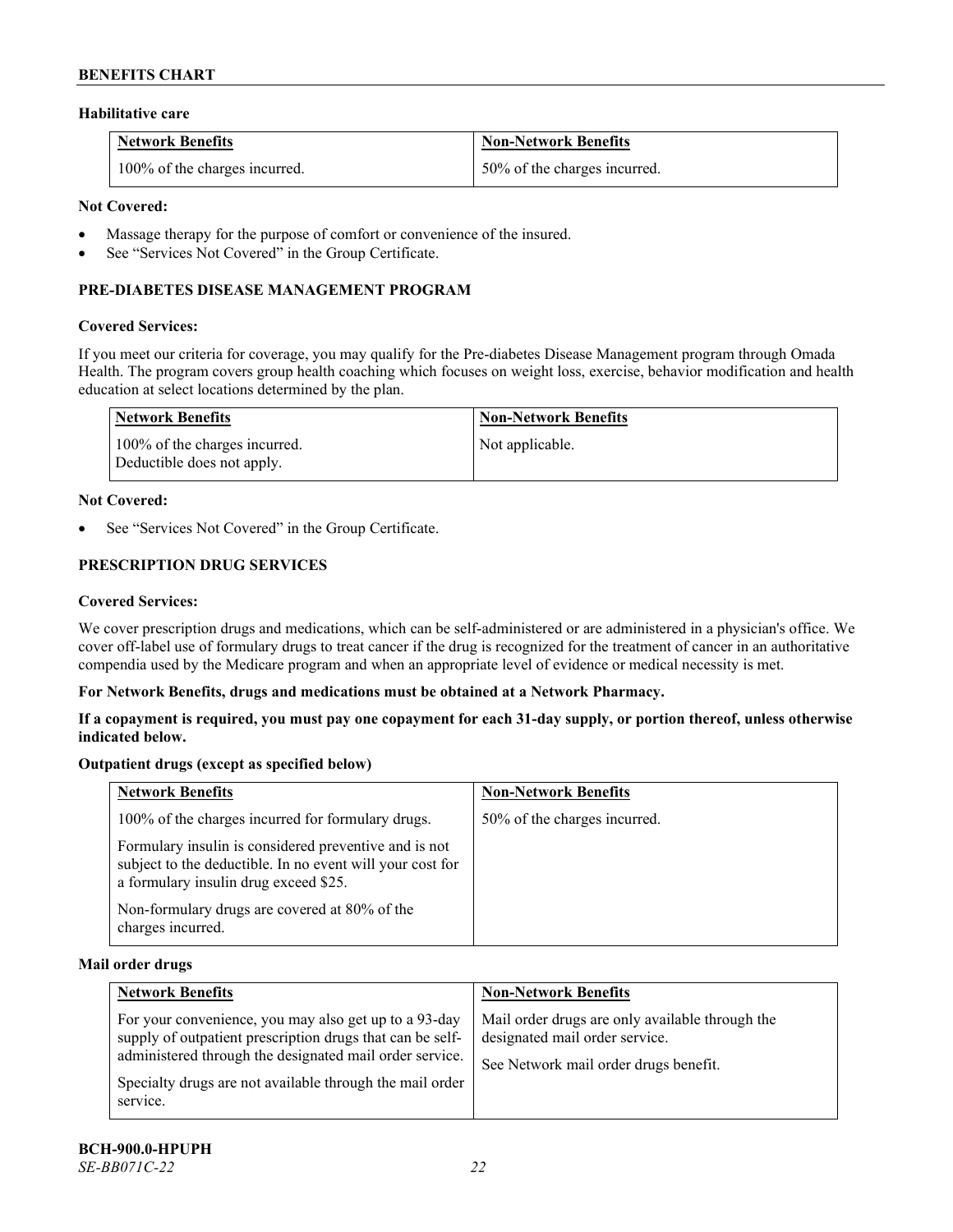#### **Specialty drugs that are self-administered**

| <b>Network Benefits</b>                                                                                                                    | <b>Non-Network Benefits</b> |
|--------------------------------------------------------------------------------------------------------------------------------------------|-----------------------------|
| 100% of the charges incurred.                                                                                                              | No coverage.                |
| For Network Benefits, specialty drugs are limited to<br>drugs on the specialty drug list and must be obtained<br>from a designated vendor. |                             |

# **Drugs for treatment of growth deficiency**

| <b>Network Benefits</b>                                                                                                                            | <b>Non-Network Benefits</b>  |
|----------------------------------------------------------------------------------------------------------------------------------------------------|------------------------------|
| 100% of the charges incurred.                                                                                                                      | 50% of the charges incurred. |
| For Network Benefits, growth deficiency drugs are<br>limited to drugs on the specialty drug list and must be<br>obtained from a designated vendor. |                              |

**Tobacco cessation drugs are covered for all FDA-approved tobacco cessation drugs (including over-the-counter drugs) for a minimum of 90 days.** Must be prescribed by a physician or legally authorized health care provider and purchased at a pharmacy.

| <b>Network Benefits</b>                                     | <b>Non-Network Benefits</b>  |
|-------------------------------------------------------------|------------------------------|
| 100% of the charges incurred.<br>Deductible does not apply. | 50% of the charges incurred. |

#### **Contraceptive drugs**

| <b>Network Benefits</b>                                                                                                                                         | <b>Non-Network Benefits</b>  |
|-----------------------------------------------------------------------------------------------------------------------------------------------------------------|------------------------------|
| 100% of the charges incurred for formulary drugs.<br>Deductible does not apply.                                                                                 | 50% of the charges incurred. |
| If a physician requests that a non-formulary<br>contraceptive drug be dispensed as written, the drug<br>will be covered at 100%, not subject to the deductible. |                              |

**ACA preventive medications.** We cover preventive medications currently recommended by USPSTF with an A or B rating if they are prescribed by your medical provider and they are listed on our Commercial ACA Preventive Drug List. Preventive medications are subject to periodic review and modification. Changes would be effective in accordance with the federal rules and reflected in our current medical coverage criteria for preventive care services.

| <b>Network Benefits</b>                                     | <b>Non-Network Benefits</b>  |
|-------------------------------------------------------------|------------------------------|
| 100% of the charges incurred.<br>Deductible does not apply. | 50% of the charges incurred. |

#### **Limitations:**

- Certain drugs may require prior authorization as indicated on the formulary. We may require prior authorization for the drug and also the site where the drug will be provided. Certain drugs are subject to our utilization review process and quantity limits as indicated on our formulary.
- Certain non-formulary drugs require prior authorization. In addition, certain drugs may be subject to any quantity limits applied as part of our trial program. The trial drug program applies to new prescriptions for certain drugs which have high toxicity, low tolerance, high costs and/or high potential for waste. Trial drugs are indicated on the formulary and/or the specialty drug list. Your first fill of a trial drug may be limited to less than a month supply. If the drug is well tolerated and effective, you will receive the remainder of your first month supply.
- If an insured requests a brand name drug when there is a generic equivalent, the brand name drug will be covered up to the charge that would apply to the generic drug, minus any required copayment. If a physician requests that a brand name drug be dispensed as written, the drug will be paid at the non-formulary benefit.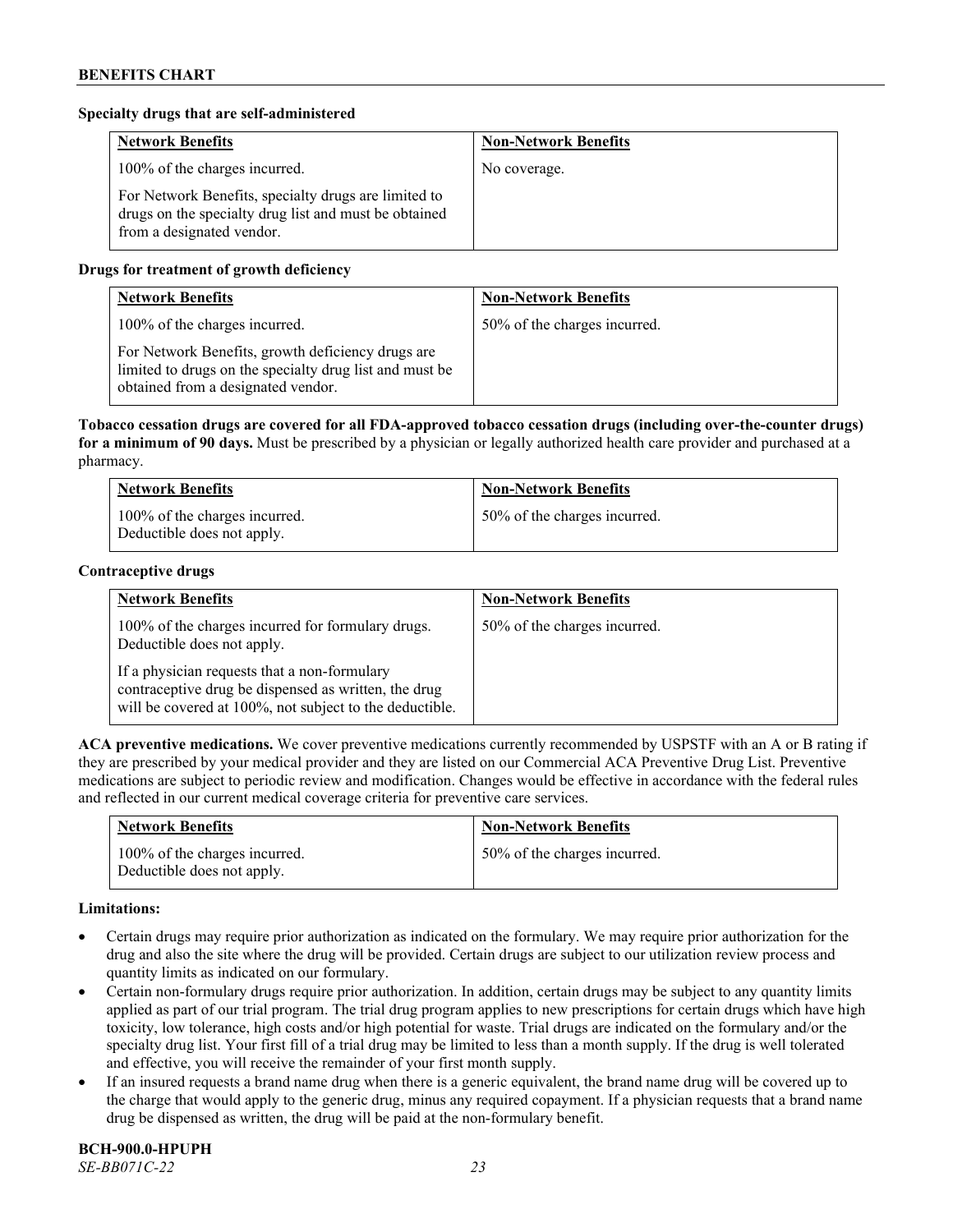- We may require insureds to try over-the-counter (OTC) drug alternatives before approving more costly formulary prescription drugs.
- Unless otherwise specified in the "Prescription Drug Services" section, you may receive up to a 31-day supply per prescription.
- A 93-day supply will be covered and dispensed only at pharmacies that participate in our extended day supply program.
- New prescriptions to treat certain chronic conditions are limited to a 31-day supply.
- No more than a 31-day supply of specialty drugs will be covered and dispensed at a time, unless it is a manufacturer supplied drug that cannot be split that supplies the insured with more than a 31-day supply.

# **Not Covered:**

- Replacement of prescription drugs, medications, equipment and supplies due to loss, damage or theft.
- Nonprescription (over the counter) drugs or medications, including, but not limited to, vitamins, supplements, homeopathic remedies, and non-FDA approved drugs, unless listed on the formulary and prescribed by a physician or legally authorized health care provider under applicable state and federal law. We cover off-label use of drugs to treat cancer as specified in the "Prescription Drug Services" section of this Benefits Chart. This exclusion does not include over-the-counter contraceptives for women as allowed under the Affordable Care Act when the insured obtains a prescription for the item. In addition, if the insured obtains a prescription, this exclusion does not include aspirin to prevent cardiovascular disease for men and women of certain ages; folic acid supplements for women who may become pregnant; fluoride chemoprevention supplements for children without fluoride in their water source; and iron supplements for children ages 6-12 months old who are at risk for anemia.
- All drugs used for sexual dysfunction.
- Fertility drugs.
- Medical cannabis.
- Drugs on the Excluded Drug List. The Excluded Drug List includes select drugs within a therapy class that are not eligible for coverage. This includes drugs that may be excluded for certain indications. The Excluded Drug List is available a[t HealthPartnersUnityPointHealth.com.](https://www.healthpartnersunitypointhealth.com/)
- Drugs that are newly approved by the FDA until they are reviewed and approved by HealthPartners UnityPoint Health Pharmacy and Therapeutics Committee.
- Medical devices approved by the FDA will not be covered under the "Prescription Drug Services" section unless they are on our formulary. Covered medical devices are generally submitted and reimbursed under your medical benefits.
- See "Services Not Covered" in the Group Certificate.

# **PREVENTIVE SERVICES**

# **Applicable definitions:**

**Routine preventive services** are routine healthcare services that include screenings, check-ups and counseling to prevent illness, disease or other health problems before symptoms occur.

**Diagnostic services** are services to help a provider understand your symptoms, diagnose illness and decide what treatment may be needed. They may be the same services that are listed as preventive services, but they are being used as diagnostic services. Your provider will determine if these services are preventive or diagnostic. These services are not preventive if received as part of a visit to diagnose, manage or maintain an acute or chronic medical condition, illness or injury. When that occurs, unless otherwise indicated below, standard deductibles, copayments or coinsurance apply.

# **Covered Services:**

We cover preventive services which meet any of the requirements under the Affordable Care Act (ACA) shown in the bulleted items below. These preventive services are covered at 100% under the network benefits with no deductible, copayments or coinsurance. If a preventive service is not required by the ACA and it is covered at a lower benefit level, it will be specified below. Preventive benefits mandated under the ACA are subject to periodic review and modification. Changes would be effective in accordance with the federal rules. Preventive services mandated by the ACA include:

- Evidence-based items or services that have in effect a rating of A or B in the current recommendations of the United States Preventive Services Task Force with respect to the individual;
- Immunizations for routine use in children, adolescents and adults that have in effect a recommendation from the Advisory Committee on Immunization Practices of the Centers for Disease Control and Prevention with respect to the individual;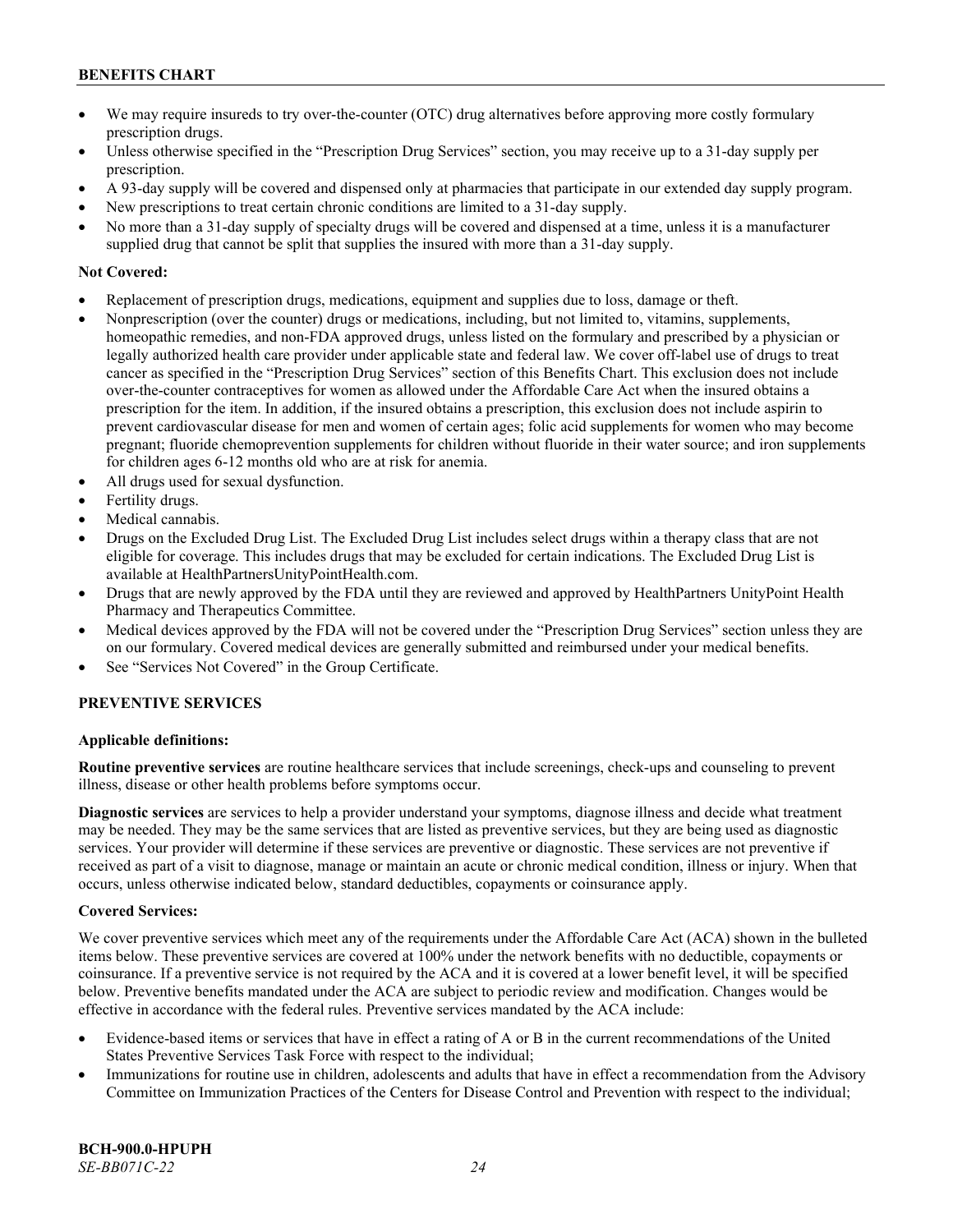- With respect to infants, children and adolescents, evidence-informed preventive care and screenings provided for in comprehensive guidelines supported by the Health Resources and Services Administration; and
- With respect to women, preventive care and screenings provided for in comprehensive guidelines supported by the Health Resources and Services Administration.

Covered services are based on established medical policies, which are subject to periodic review and modification by the medical or dental directors. These medical policies (medical coverage criteria) are available by calling Member Services, or logging on to your account at [HealthPartnersUnityPointHealth.com.](https://www.healthpartnersunitypointhealth.com/)

#### **ACA and state mandated preventive services are covered as follows:**

**Routine health exams and periodic health assessments.** A physician or health care provider will counsel you as to how often health assessments are needed based on age, sex and health status. This includes screening and counseling for tobacco use and all FDA approved tobacco cessation medications including over-the-counter drugs (as shown in the "Prescription Drug Services" section).

| <b>Network Benefits</b>                                     | <b>Non-Network Benefits</b>  |
|-------------------------------------------------------------|------------------------------|
| 100% of the charges incurred.<br>Deductible does not apply. | 50% of the charges incurred. |

**Child health supervision services.** This includes pediatric preventive services such as newborn screenings, appropriate immunizations (including HPV immunizations), developmental assessments and laboratory services appropriate to the age of the child from birth to 72 months and appropriate immunizations to age 18.

| <b>Network Benefits</b>                                     | <b>Non-Network Benefits</b>  |
|-------------------------------------------------------------|------------------------------|
| 100% of the charges incurred.<br>Deductible does not apply. | 50% of the charges incurred. |

#### **Routine prenatal care and exams**

| <b>Network Benefits</b>                                     | <b>Non-Network Benefits</b>  |
|-------------------------------------------------------------|------------------------------|
| 100% of the charges incurred.<br>Deductible does not apply. | 50% of the charges incurred. |

**Routine postnatal care.** This includes health exams, assessments, education and counseling relating to the period immediately after childbirth.

| <b>Network Benefits</b>                                     | <b>Non-Network Benefits</b>  |
|-------------------------------------------------------------|------------------------------|
| 100% of the charges incurred.<br>Deductible does not apply. | 50% of the charges incurred. |

**Routine screening procedures for cancer.** This includes colorectal screening or other cancer screenings recommended by the USPSTF with an A or B rating. Women's preventive health services below describe additional routine screening procedures for cancer.

| <b>Network Benefits</b>                                     | <b>Non-Network Benefits</b>  |
|-------------------------------------------------------------|------------------------------|
| 100% of the charges incurred.<br>Deductible does not apply. | 50% of the charges incurred. |

**Professional voluntary family planning services.** This includes services to prevent or delay a pregnancy, including counseling and education. Services must be provided by a licensed provider.

| Network Benefits                                            | <b>Non-Network Benefits</b>  |
|-------------------------------------------------------------|------------------------------|
| 100% of the charges incurred.<br>Deductible does not apply. | 50% of the charges incurred. |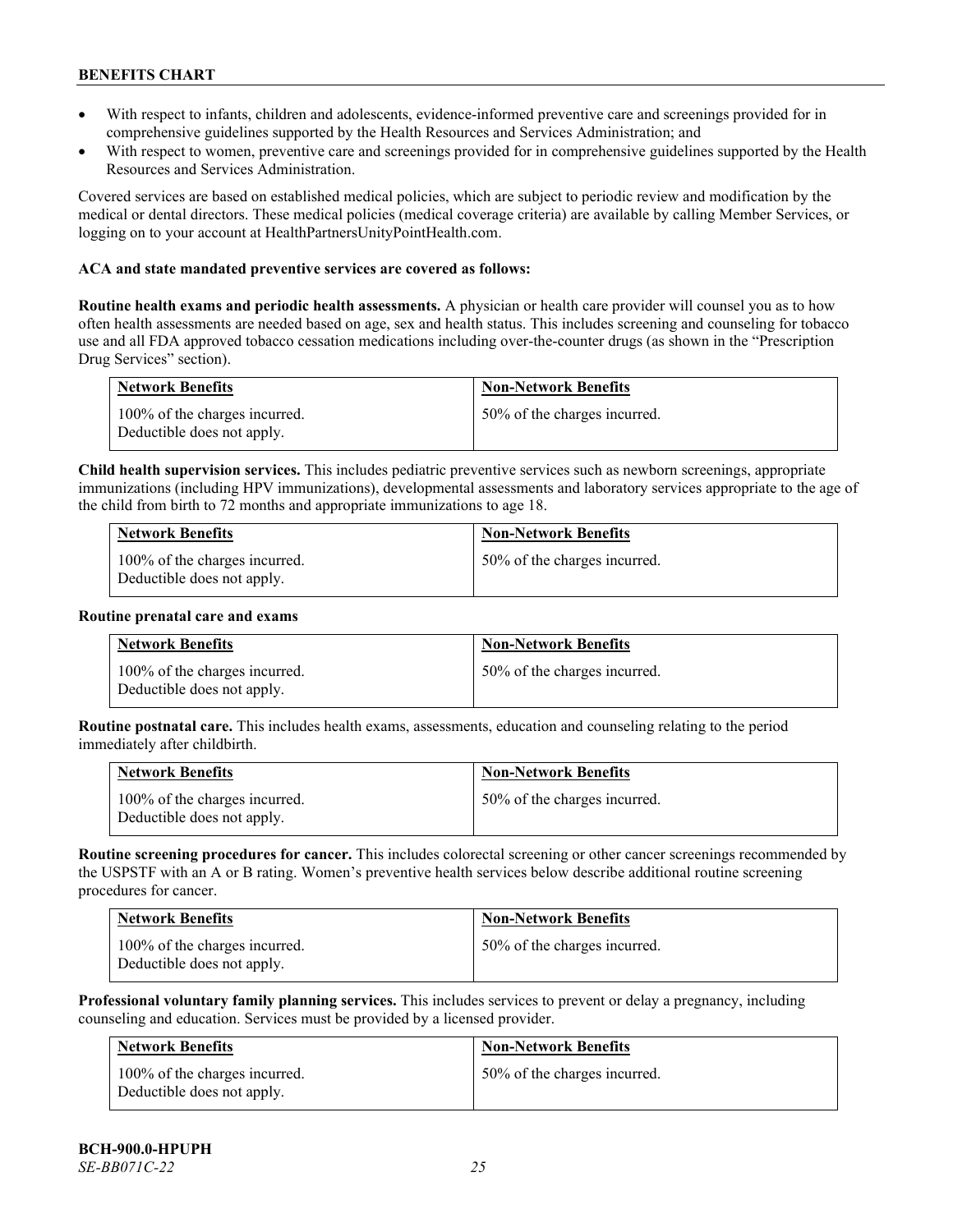#### **Adult immunizations**

| <b>Network Benefits</b>                                     | <b>Non-Network Benefits</b>  |
|-------------------------------------------------------------|------------------------------|
| 100% of the charges incurred.<br>Deductible does not apply. | 50% of the charges incurred. |

**Women's preventive health services.** This includes mammograms, screenings for cervical cancer (pap smears), breast pumps, human papillomavirus (HPV) testing, counseling for sexually transmitted infections, counseling and screening for human immunodeficiency virus (HIV), and all FDA approved contraceptive methods as prescribed by a doctor, sterilization procedures, education and counseling (see the "Prescription Drug Services" section for coverage of oral contraceptive drugs). For women whose family history is associated with an increased risk for BRCA1 or BRCA2 gene mutations, we cover genetic counseling and BRCA screening without cost sharing, if appropriate and as determined by a physician.

| <b>Network Benefits</b>                                     | <b>Non-Network Benefits</b>  |
|-------------------------------------------------------------|------------------------------|
| 100% of the charges incurred.<br>Deductible does not apply. | 50% of the charges incurred. |

**Obesity screening and management.** We cover obesity screening and counseling for all ages during a routine preventive care exam. If you are age 18 or older and have a body mass index of 30 or more, we also cover intensive obesity management to help you lose weight. Your primary care doctor can coordinate these services.

| <b>Network Benefits</b>                                     | <b>Non-Network Benefits</b>  |
|-------------------------------------------------------------|------------------------------|
| 100% of the charges incurred.<br>Deductible does not apply. | 50% of the charges incurred. |

# **In addition to any ACA or state mandated preventive services referenced above, we cover the following eligible services:**

#### **Routine eye and hearing exams**

| <b>Network Benefits</b>                                     | <b>Non-Network Benefits</b>  |
|-------------------------------------------------------------|------------------------------|
| 100% of the charges incurred.<br>Deductible does not apply. | 50% of the charges incurred. |

**Ovarian cancer surveillance tests for women who are at risk.** "At risk for ovarian cancer" means (1) having a family history that includes any of the following: one or more first-degree or second-degree relatives with ovarian cancer, clusters of female relatives with breast cancer or nonpolyposis colorectal cancer; or (2) testing positive for BRCA1 or BRCA2 mutations. "Surveillance tests for ovarian cancer" means annual screening using: CA-125 serum tumor marker testing, transvaginal ultrasound, pelvic examination or other proven ovarian cancer screening tests currently being evaluated by the federal Food and Drug Administration or by the National Cancer Institute.

| <b>Network Benefits</b>                               | <b>Non-Network Benefits</b>                           |
|-------------------------------------------------------|-------------------------------------------------------|
| Coverage level is same as corresponding Network       | Coverage level is same as corresponding Non-Network   |
| Benefits, depending on type of service provided, such | Benefits, depending on type of service provided, such |
| as Diagnostic Imaging Services, Laboratory Services   | as Diagnostic Imaging Services, Laboratory Services   |
| Office Visits for Illness or Injury or Preventive     | Office Visits for Illness or Injury or Preventive     |
| Services.                                             | Services.                                             |

# **Limitations:**

• Services are not preventive if received as part of a visit to diagnose, manage or maintain an acute or chronic medical condition, illness or injury. When that occurs, unless otherwise indicated above, standard deductibles, copayments or coinsurance apply.

# **Not Covered:**

See "Services Not Covered" in the Group Certificate.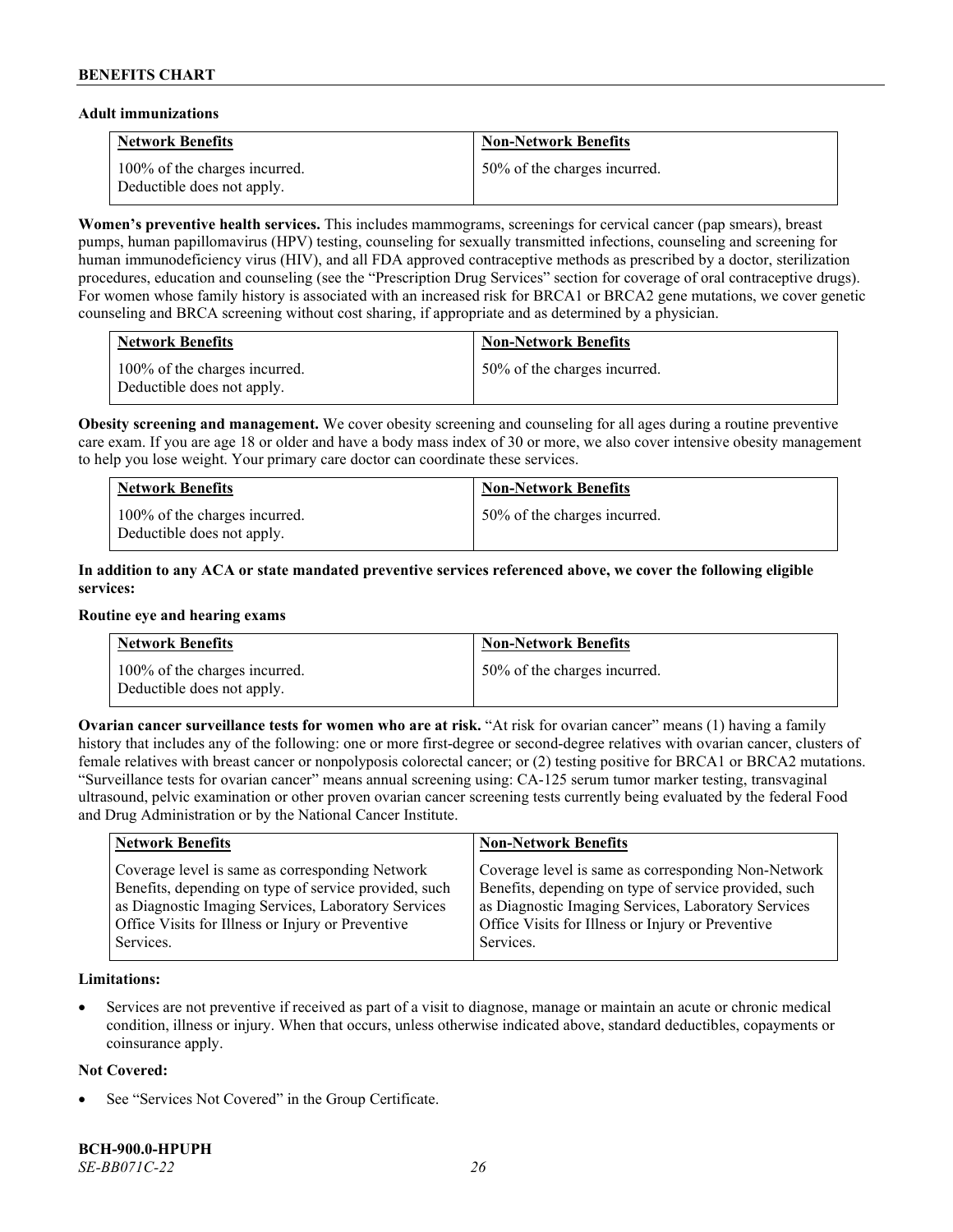# **TELEHEALTH/TELEMEDICINE SERVICES**

# **Definitions:**

**Telehealth, telemedicine, or virtual care.** This is a means of communication between a health care professional and a patient. This includes the use of secure electronic information, imaging, and communication technologies, including:

- interactive audio or audio-video
- interactive audio with store-and-forward technology
- chat-based and email-based systems
- physician-to-physician consultation
- patient education
- data transmission
- data interpretation
- digital diagnostics (algorithm-enabled diagnostic support)
- digital therapeutics (the use of personal health devices and sensors, either alone or in combination with conventional drug therapies, for disease prevention and management)

#### Services can be delivered:

Synchronously: the patient and health care professional are engaging with one another at the same time; or Asynchronously: the patient and health care professional engage with each other at different points in time.

**Telephone visits.** Live, synchronous, interactive encounters over the telephone between a patient and a healthcare provider.

**E-visit or chat-based visits.** Asynchronous online or mobile app encounters to discuss a patient's personal health information, vital signs, and other physiologic data or diagnostic images. The healthcare provider reviews and delivers a consultation, diagnosis, prescription or treatment plan after reviewing the patient's visit information.

**UnityPoint Health Virtual Care:** This is a virtual consult that you may use to receive a diagnosis and treatment for a variety of medical issues through secure video on your computer or phone. You may access the Virtual Care website at [unitypointvirtualcare.org.](https://unitypointvirtualcare.org/landing.htm)

**Virtuwell®.** This is an online service for you to receive a diagnosis and treatment for certain conditions, such as a cold, flu, ear pain and sinus infections. You may access the Virtuwell website at [Virtuwell.com.](https://www.virtuwell.com/)

**Video visits.** Live, synchronous, interactive encounters using secure web-based video between a patient and a healthcare provider.

# **Covered Services:**

The Plan covers the following methods of receiving care for services that would be eligible under the Plan if the service were provided in person.

#### **Scheduled telephone visits**

| <b>Network Benefits</b>       | <b>Non-Network Benefits</b>  |
|-------------------------------|------------------------------|
| 100% of the charges incurred. | 50% of the charges incurred. |

#### **E-visits**

#### **UnityPoint Health Virtual Care – available a[t unitypointvirtualcare.org](http://www.unitypointvirtualcare.org/)**

| <b>Network Benefits</b>       | <b>Non-Network Benefits</b> |
|-------------------------------|-----------------------------|
| 100% of the charges incurred. | Not applicable.             |

# **Access to online care through Virtuwell at [Virtuwell.com](http://www.virtuwell.com/)**

| <b>Network Benefits</b>       | <b>Non-Network Benefits</b> |
|-------------------------------|-----------------------------|
| 100% of the charges incurred. | Not applicable.             |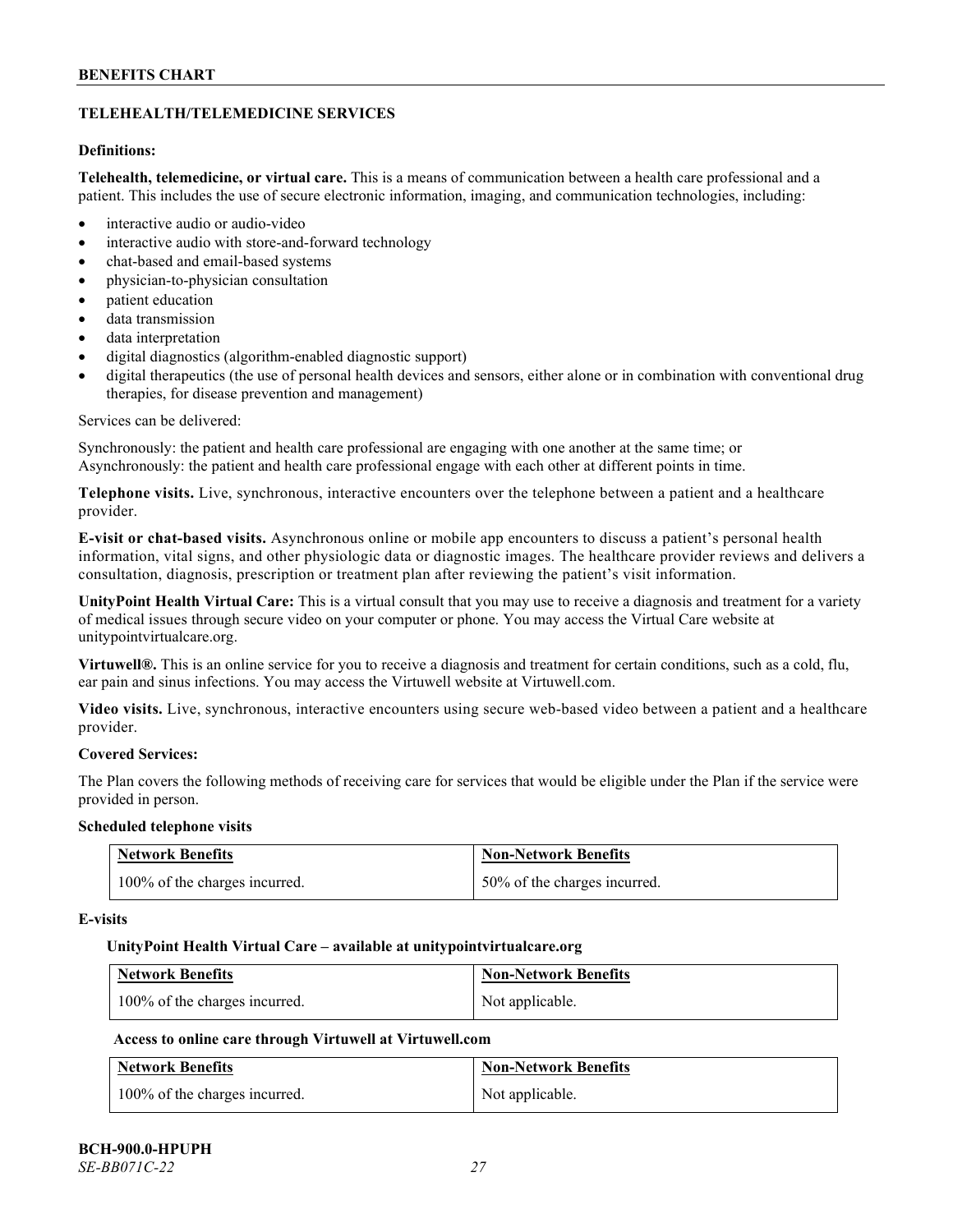#### **All other e-visits**

| <b>Network Benefits</b>       | <b>Non-Network Benefits</b>  |
|-------------------------------|------------------------------|
| 100% of the charges incurred. | 50% of the charges incurred. |

#### **Video visits**

| <b>Network Benefits</b>                                 | <b>Non-Network Benefits</b>                           |
|---------------------------------------------------------|-------------------------------------------------------|
| Coverage level is same as corresponding network         | Coverage level is same as corresponding Non-Network   |
| benefit, depending on type of service provided, such as | Benefits, depending on type of service provided, such |
| Office Visits for Illness or Injury, Inpatient or       | as Office Visits for Illness or Injury, Inpatient or  |
| Outpatient Hospital Services.                           | Outpatient Hospital Services.                         |

#### **Not Covered:**

See "Services Not Covered" in the Group Certificate.

# **TRANSPLANT SERVICES**

#### **Applicable definitions:**

**Autologous.** This is when the source of cells is from the individual's own marrow or stem cells.

**Allogeneic.** This is when the source of cells is from a related or unrelated donor's marrow or stem cells.

**Autologous bone marrow transplant.** This is when the bone marrow is harvested from the individual and stored. The patient undergoes treatment which includes tumor ablation with high-dose chemotherapy and/or radiation. The bone marrow is reinfused (transplanted).

**Allogeneic bone marrow transplant.** This is when the bone marrow is harvested from the related or unrelated donor and stored. The patient undergoes treatment which includes tumor ablation with high-dose chemotherapy and/or radiation. The bone marrow is reinfused (transplanted).

**Autologous/allogeneic stem cell support.** This is a treatment process that includes stem cell harvest from either bone marrow or peripheral blood, tumor ablation with high-dose chemotherapy and/or radiation, stem cell reinfusion, and related care. Autologous/allogeneic bone marrow transplantation and high dose chemotherapy with peripheral stem cell rescue/support are considered to be autologous/allogeneic stem cell support.

**Designated transplant center.** This is any health care provider, group or association of health care providers designated by us to provide services, supplies or drugs for specified transplants for our insureds.

**Transplant services.** This is transplantation (including retransplants) of the human organs or tissue listed below, including all related post-surgical treatment, follow-up care and drugs and multiple transplants for a related cause. Transplant services do not include other organ or tissue transplants or surgical implantation of mechanical devices functioning as a human organ, except surgical implantation of an FDA approved ventricular assist device (VAD) or total artificial heart, functioning as a temporary bridge to heart transplantation.

Prior authorization is required prior to consultation to support coordination of care and benefits.

# **Covered Services:**

We cover eligible transplant services (as defined above) while you are covered under this Benefits Chart. Transplants that will be considered for coverage are limited to the following:

- Kidney transplants for end-stage disease.
- Cornea transplants for end-stage disease.
- Heart transplants for end-stage disease.
- Lung transplants or heart/lung transplants for: (1) primary pulmonary hypertension; (2) Eisenmenger's syndrome; (3) endstage pulmonary fibrosis; (4) alpha 1 antitrypsin disease; (5) cystic fibrosis; and (6) emphysema.
- Liver transplants for: (1) biliary atresia in children; (2) primary biliary cirrhosis; (3) post-acute viral infection (including hepatitis A, hepatitis B antigen e negative and hepatitis C) causing acute atrophy or post-necrotic cirrhosis; (4) primary sclerosing cholangitis; (5) alcoholic cirrhosis; and (6) hepatocellular carcinoma.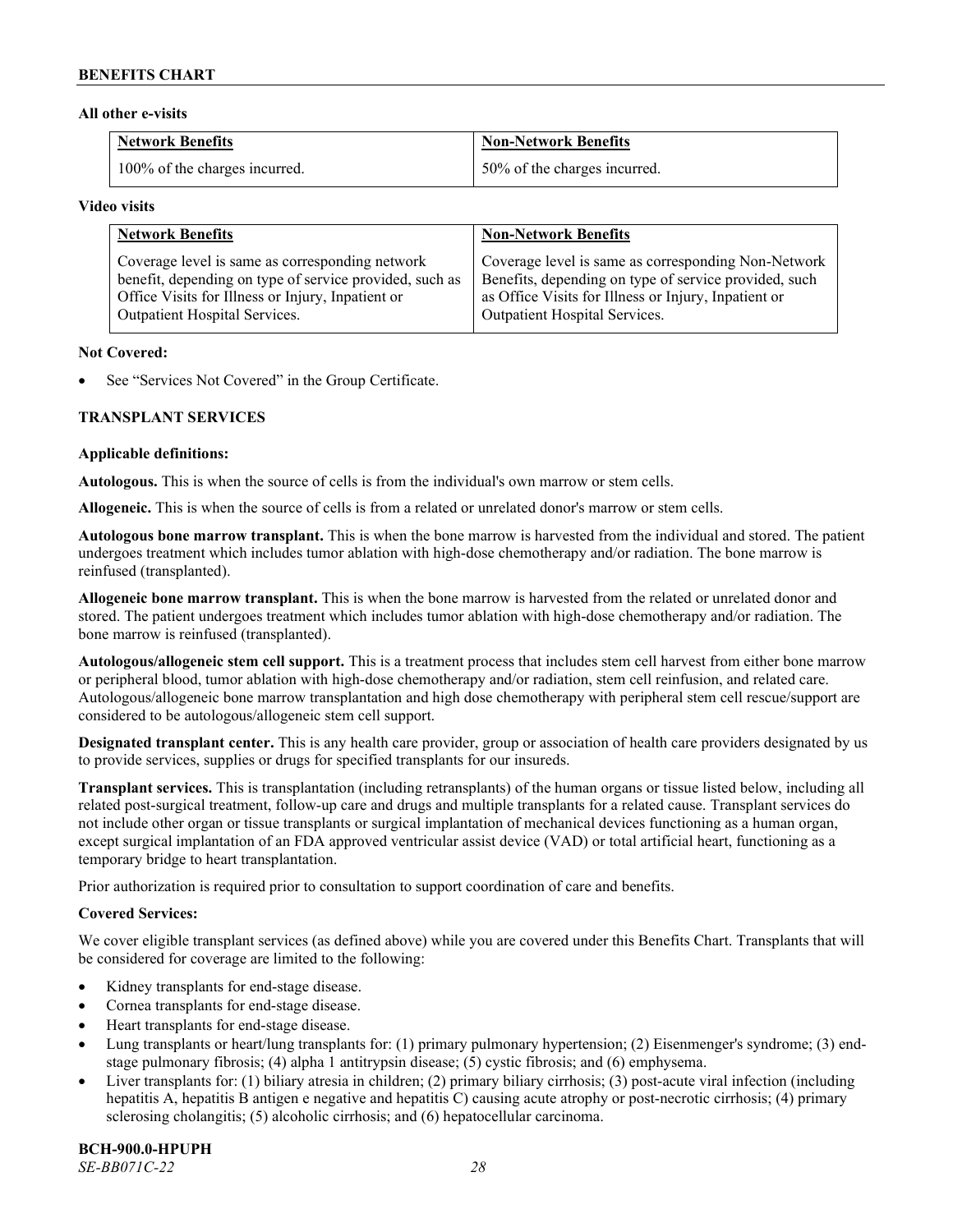- Allogeneic bone marrow transplants or peripheral stem cell support associated with high dose chemotherapy for: (1) acute myelogenous leukemia; (2) acute lymphocytic leukemia; (3) chronic myelogenous leukemia; (4) severe combined immunodeficiency disease; (5) Wiskott-Aldrich syndrome; (6) aplastic anemia; (7) sickle cell anemia; (8) non-relapsed or relapsed non-Hodgkin's lymphoma; (9) multiple myeloma; and (10) testicular cancer.
- Autologous bone marrow transplants or peripheral stem cell support associated with high-dose chemotherapy for: (1) acute leukemias; (2) non-Hodgkin's lymphoma; (3) Hodgkin's disease; (4) Burkitt's lymphoma; (5) neuroblastoma; (6) multiple myeloma; (7) chronic myelogenous leukemia; and (8) non-relapsed non-Hodgkin's lymphoma.
- Pancreas transplants for simultaneous pancreas-kidney transplants for diabetes, pancreas after kidney, living related segmental simultaneous pancreas kidney transplantation and pancreas transplant alone.

To receive Network Benefits, charges for transplant services must be incurred at a designated transplant center.

The transplant-related treatment provided, including expenses incurred for directly related donor services, shall be subject to and in accordance with the provisions, limitations, maximums and other terms of this Benefits Chart.

Medical and hospital expenses of the donor are covered only when the recipient is an insured and the transplant and directly related donor expenses have been prior authorized for coverage. Treatment of medical complications that may occur to the donor are not covered. Donors are not considered insureds, and are therefore not eligible for the rights afforded to insureds under the Group Certificate.

The list of eligible transplant services and coverage determinations are based on established medical policies, which are subject to periodic review and modifications by the medical director

| <b>Network Benefits</b>                          | <b>Non-Network Benefits</b>                          |
|--------------------------------------------------|------------------------------------------------------|
| See Network Inpatient Hospital Services benefit. | See Non-Network Inpatient Hospital Services benefit. |

# **Transplant Travel Benefit for Network Benefits**

We may provide travel and lodging when an insured needs a transplant and a designated transplant center is greater than 100 miles from the insured's primary address.

This benefit is subject to our medical policies (medical coverage criteria). Coverage criteria are available by calling Member Services, or logging on to your account at [HealthPartnersUnityPointHealth.com.](https://www.healthpartnersunitypointhealth.com/)

When submitting receipts for travel and, lodging, the insured will need to attach a letter explaining that the receipts are in conjunction with an authorized organ or bone marrow transplant and include the recipient's name and member ID number or complete a lodging and travel claim form with the receipts.

| <b>Network Benefits</b>                                                                                                                                                                                                                                 | <b>Non-Network Benefits</b> |
|---------------------------------------------------------------------------------------------------------------------------------------------------------------------------------------------------------------------------------------------------------|-----------------------------|
| Transplant travel benefits are covered under the<br>Network transplant services benefit.                                                                                                                                                                | No coverage.                |
| Expenses for travel and lodging for the insured (the<br>transplant recipient) and one adult companion, or up to<br>two companions for a transplant recipient who is a<br>minor dependent, may be covered up to a maximum of<br>\$10,000 per transplant. |                             |
| Lodging coverage is limited to \$100 per day.                                                                                                                                                                                                           |                             |

# **Not Covered:**

- We consider the following transplants to be investigative and do not cover them: surgical implantation of mechanical devices functioning as a permanent substitute for human organ, non-human organ implants and/or transplants and other transplants not specifically listed in this Benefits Chart.
- See "Services Not Covered" in the Group Certificate.